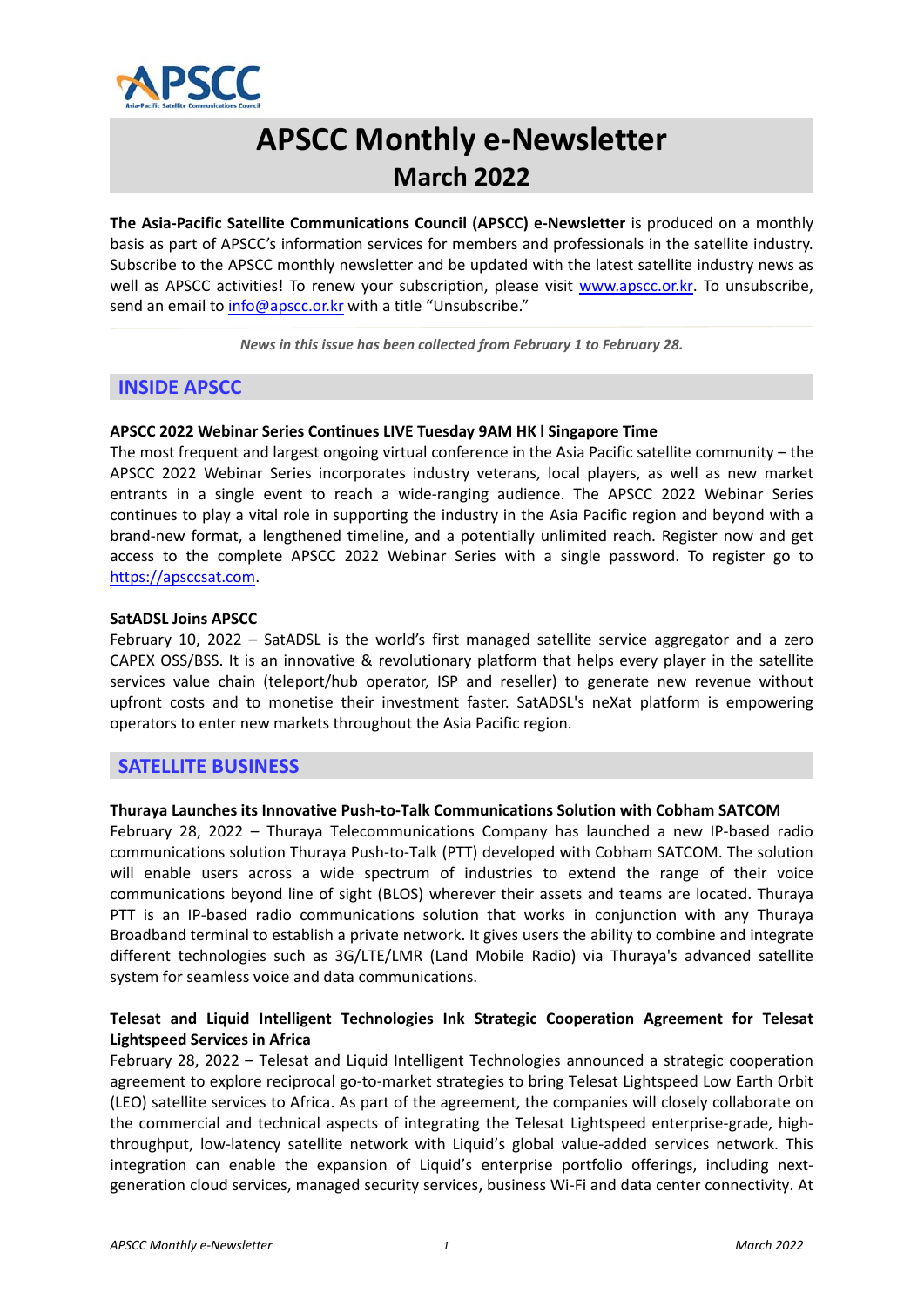

the same time, Telesat will explore combining Liquid's landing stations, Points of Presences (PoPs), site hosting, management services, and fibre network as part of its global terrestrial infrastructure that seamlessly integrates with the Telesat Lightspeed satellite network. The agreement opens the door for a collaborative approach to LEO terrestrial development. Moving forward, Telesat and Liquid Intelligent Technologies will work together to determine how each company's industry‐leading technologies can integrate with the other to better serve the African continent.

# **Intelsat Collaborates with Microsoft to Demonstrate Private Cellular Network Using Intelsat's Global Satellite and Ground Network**

February 27, 2022 – Intelsat announced the successful demonstration of a first of its kind private cellular network with Microsoft Azure Private Multi‐Access Edge Compute and FlexEnterprise, Intelsat's satellite-based global connectivity service. Held at Intelsat's office in McLean, VA, the demonstration successfully establishes reference architecture for deploying secure, highperformance private LTE and 5G networks and other cloud services over satellite networks to enterprise locations virtually anywhere globally, including those in remote and austere environments. The demonstration creates a private LTE service using Azure Private 5G Core deployed on an Azure Stack Edge device. Connectivity to the internet and Azure services is enabled by Intelsat's FlexEnterprise. Via the private cellular network, users can access local enterprise resources via SIM‐ authenticated connections to the Azure Stack Edge and access remote resources through the FlexEnterprise connection, the IntelsatOne global network and Azure. Additionally, the LTE network powers a Wi‐Fi access point and IoT applications.

#### **Eclipse Global Connectivity Signs Distribution Partner Agreement with OneWeb**

February 24, 2022 - Eclipse Global Connectivity ("Eclipse") is now an authorized OneWeb Distribution Partner (DP), following a signed agreement late last year. Through the partnership, Eclipse will offer new, low latency, fibre‐like airtime services, hardware systems and certifications to government aircraft across Europe, the Middle East and Asia (EMEA) to facilitate a broad range of operational and mission goals. The five‐year agreement is an outstanding opportunity for the two companies to collaborate on comprehensive solutions. Beyond their Distribution Partner role, Eclipse brings expertise in aero launch readiness and Eclipse Technics, the company's Design and Production (DOA / POA) division offers hardware‐solution integration, Supplemental Type Certificates (STC) and installation kits which may support OneWeb's selected hardware. Network latency has historically affected other high‐bandwidth geosynchronous (GEO) satellite networks.

# **Lynk Global Signs Contracts with MNOs to Bring Satellite‐Direct‐to‐Phone Connectivity to Seven Pacific and Caribbean Island Nations**

February 23, 2022 – Lynk Global, Inc. has signed multiple commercial contracts with Mobile Network Operators (MNOs) covering seven island nations in the Pacific and Caribbean, including with Telikom PNG in Papua New Guinea's (PNG) and bmobile in the Solomon Islands. Lynk has seen a clear acceleration of contract signings with island nations in response to the recent disaster in Tonga. Lynk's satellites offer a constellation of cell towers in space that will enable PNG and Solomon islands' subscribers to stay connected across their nations' vast terrain simply using their standard unmodified mobile phones. PNG has a land mass spanning more than 460,000 kilometers and a population of nine million residents of which more than 80% are considered rural and have limited or no mobile phone connectivity with the current terrestrial cell tower infrastructure. The Solomon Islands are spread over 1.6 million kilometers and is the 22nd largest maritime exclusive economic zone in the world. Over 75% of residents of the Solomon Islands live outside urban areas, with 60% living in localities with fewer than 200 people.

#### **Intelsat Announces Successful Emergence from Financial Restructuring Process**

February 23, 2022 – Intelsat S.A. has successfully completed and emerged from its financial restructuring process as a private company with a substantially strengthened capital structure to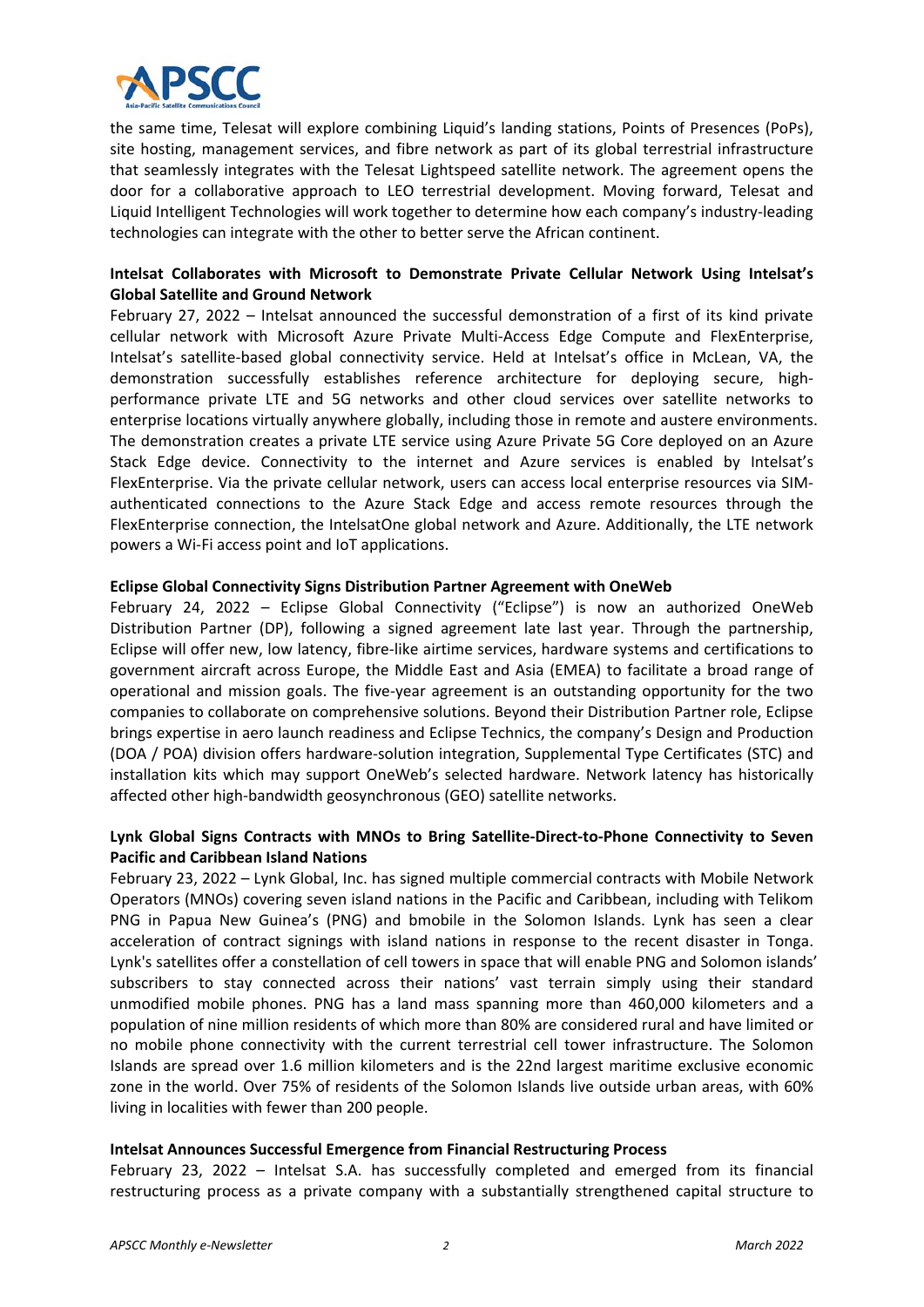

support its growth as the leader in satellite communications. This final milestone follows receipt of regulatory approvals, completion of certain corporate actions, and satisfaction of other customary conditions. Intelsat's now effective Plan of Reorganization, supported by all creditor groups and confirmed by the Bankruptcy Court on December 16, 2021, has reduced the Company's debt by more than half, from approximately \$16 billion to \$7 billion. In connection with emergence, Intelsat obtained \$6.7 billion in new financing consisting of a revolving credit facility, term loan, and secured notes. Supported by new equity owners, the Company is now best positioned for long-term success as it continues to innovate and bring new services to market. Intelsat also has a new Board of Directors, composed of the Company's Chief Executive Officer and six new directors, including Lisa Hammitt, Intelsat's Chairperson.

#### **Aurora Insight Announces Strategic Investment from MAXAR**

February 23, 2022 - Aurora Insight, a business analytics company that provides radio frequency (RF) data and advanced analytics about wireless activity, today announced a strategic investment from Maxar Technologies, a leading provider of comprehensive space solutions and secure, precise, geospatial intelligence. Aurora Insight directly measures the global RF environment with terrestrial and satellite‐based sensors to provide government and commercial customers with comprehensive data on spectrum and wireless network infrastructure. The strategic investment from Maxar will help Aurora Insight accelerate its satellite technology development. Access to spectrum has become a top concern for organizations around the world, and Maxar's strategic investment will further enhance Aurora Insight's ability to measure the global RF environment and provide detailed information and insights on spectral activity.

#### **Marlink to Deliver Smart Hybrid Network for Offshore Fleet**

February 22, 2022 - Marlink, the leading provider of smart network solutions, has signed an agreement to provide a global hybrid network solution to vessels operated by Subsea 7, a global leader in the delivery of offshore projects and services for the evolving energy industry. Subsea 7 operates one of the most capable and diverse fleets in its market, including chartered and high specification owned vessels. Marlink will provide a secure hybrid network solution to Subsea 7, combining its global Sealink VSAT solution with L-band back-up, global 4G cellular services and connection to the Tampnet network for operations in the North Sea and Gulf of Mexico. The contract includes provision of guaranteed throughput including a Committed Information Rate (CIR) at a level normally only found in the leisure/cruise sector. Marlink will also provide its XChange platform solution to create a separate network for secure crew communications.

#### **INTEGRASYS Joins the Digital IF Interoperability Consortium (DIFI)**

February 21, 2022 – INTEGRASYS has joined the DIFI Consortium, an independent space industry group, formed to advance interoperability in satellite and ground system networks. INTEGRASYS joins a growing roster of leading organizations in the space industry coming together to form the Digital IF Interoperability Consortium. These organizations are contributing to the innovation of digital transformation of space, satellite, and related space technologies for the benefit of the industry. INTEGRASYS is a software company since 1990, a pioneer in smart solutions for the Ground Segment within the Satellite industry for solving industry challenges with smart solutions. Joining DIFI is a potential opportunity for Integrasys to enhance our product line with further capabilities that today is fully virtualized. Product line focuses on network design, deployment, maintenance, monitoring, enhancement, and management of spectrum, solving any possible interferences for Government and Commercial markets. The company sees great value in being part of this Consortium for bringing digital IF/RF to life and solving current industry and customer challenges in a seamless and automated manner.

# **Inmarsat and Hughes Support ITU Disaster Relief Efforts with \$1.3 Million Donation**

February 17, 2022 - Inmarsat and Hughes Network Systems, LLC have donated mobile satellite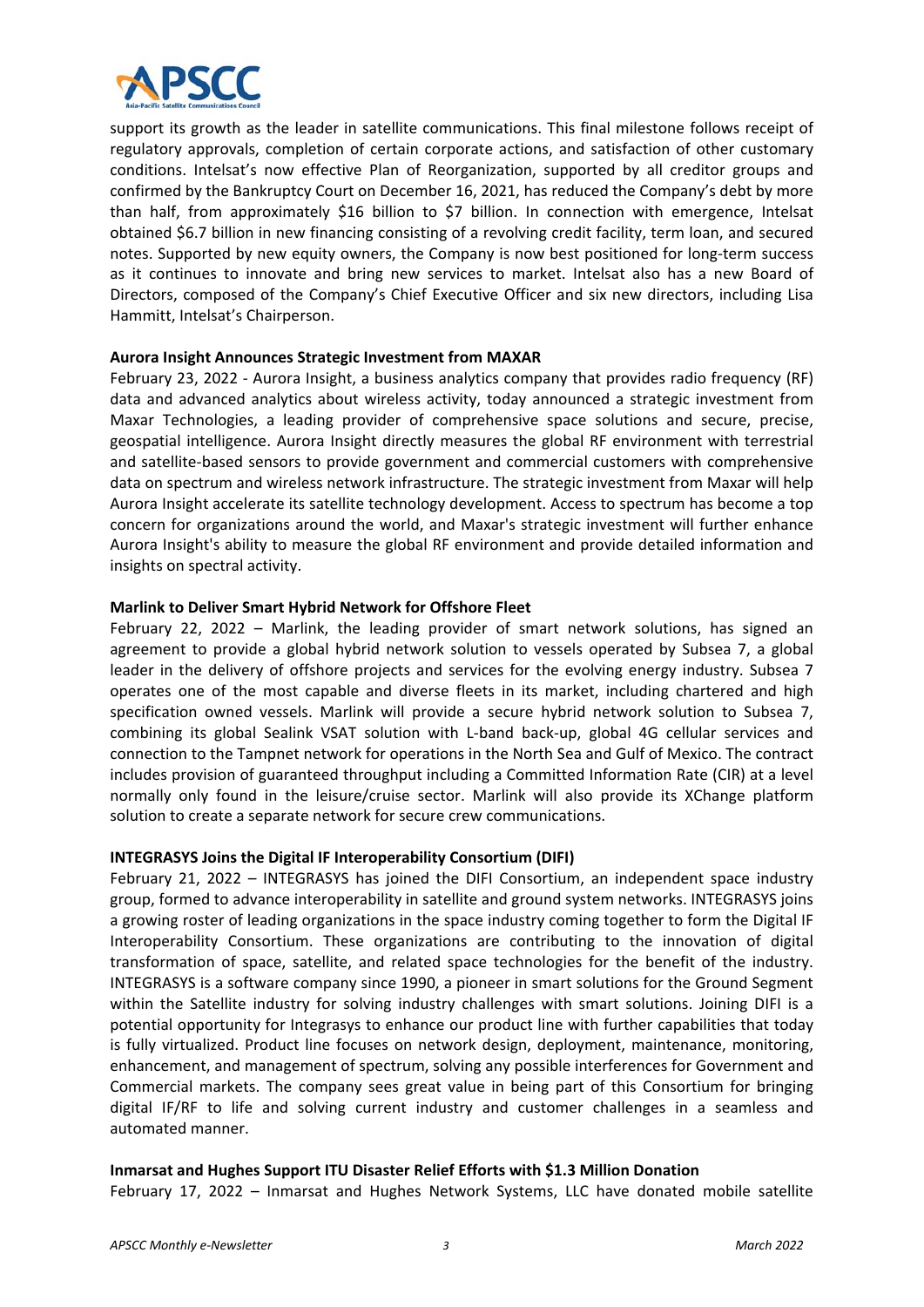

communications technology and services to the International Telecommunication Union (ITU) for use in developing nations facing natural and man-made disasters. The donation includes 30 Broadband Global Area Network (BGAN) terminals, manufactured by Hughes, and \$1.2 million worth of satellite airtime from Inmarsat, leveraging the ELERA network. Hughes and Inmarsat will also provide technical training to ITU personnel so they can deliver a turn-key communications solution for humanitarian aid workers responding to emergencies anywhere in the world. Within the first hours of a disaster or conflict, the ITU will lend the mobile satellite terminals to relief teams that can use the rugged, portable devices and Inmarsat satellite capacity to set up voice and data connectivity where it's needed most for rescue and relief efforts. With access to global satellite capacity and 30 terminals, the ITU will be able to deploy satellite connectivity to support multiple communities in need at any one time.

### **Intelsat FlexExec and Satcom Direct's Plane Simple™ Antenna System for Inflight Broadband Connectivity Confirmed D160 Certified**

February 17, 2022 - Intelsat announced Satcom Direct's (SD) Plane Simple advanced tail mount terminal for Intelsat's inflight internet solution FlexExec has confirmed its D160 approval. The achievement of the industry standard was announced at SD's annual Connecting with Customers (CwC) 2022 event taking place in Orlando this week. The SD Plane Simple terminal, which has undergone over 250 trial flight hours, received DO-160 certification this week. This means the Federal Aviation Administration (FAA) conducted extensive environmental testing, including heat, weight, weather, and vibration testing, officially confirming the terminal is approved for commercial use. The first in a series of Supplemental Type Certificates, (STC) is anticipated to be confirmed in March, with STCs for all major OEMs expected by the end of April. Intelsat's global, multi-layered, high-throughput satellite (HTS) network, combined with the advanced SD Plane Simple antenna system, meets the increased demand for secure, always-available inflight connectivity - ideal for VPN, video conferencing, streaming and uninterrupted access to cloud‐based applications, enabling productivity at all altitudes. It also offers dedicated network capacity for data‐hungry tasks, such as streaming and sharing large files.

#### **Orange, Sonatel and SES to Deploy First African O3b mPOWER Gateway in Senegal**

February 16, 2022 – Orange, one of the world's leading multi-service telecommunications groups with a presence in 18 African countries, along with its subsidiary Sonatel, the leader in Senegalese telecommunications solutions, will partner with SES, the leader in global content connectivity solutions, to deploy and manage the first O3b mPOWER gateway in Africa, allowing the African continent to enjoy easy access to high‐performance and low‐latency connectivity services. The three companies announced that the gateway for O3b mPOWER, SES's next-generation medium earth orbit (MEO) communications system, will be located at the Sonatel teleport in the Senegalese territory of Gandoul among other local satellites antennas. This very first O3b mPOWER gateway will be used by Sonatel and Orange to deliver high-performance, low-latency, and cloud-optimised connectivity services throughout Africa. SES will also use the gateway to support telemetry, tracking and command (TT&C) functions for the O3b mPOWER fleet from an additional location and the first one in Africa.

#### **Hughes Introduces First‐of‐its‐Kind Community LTE Service**

February 15, 2022 – Hughes Network Systems, LLC announced the successful three‐month pilot of a new Community LTE service at five villages in Brazil. Designed to serve people who live outside the reach of cable, fiber and cellular networks, Community LTE creates a mobile hotspot across several kilometers that connects to the internet by satellite. Anyone can access the broadband service with an LTE-enabled device simply by purchasing data at the local retailer who hosts the hotspot. Since launching the pilot program, hundreds of people have used the LTE service. At each site, Hughes integrates its JUPITER™ high‐throughput satellite capacity and equipment with an LTE small cell and an opensource network core - effectively creating a private LTE network. With this edge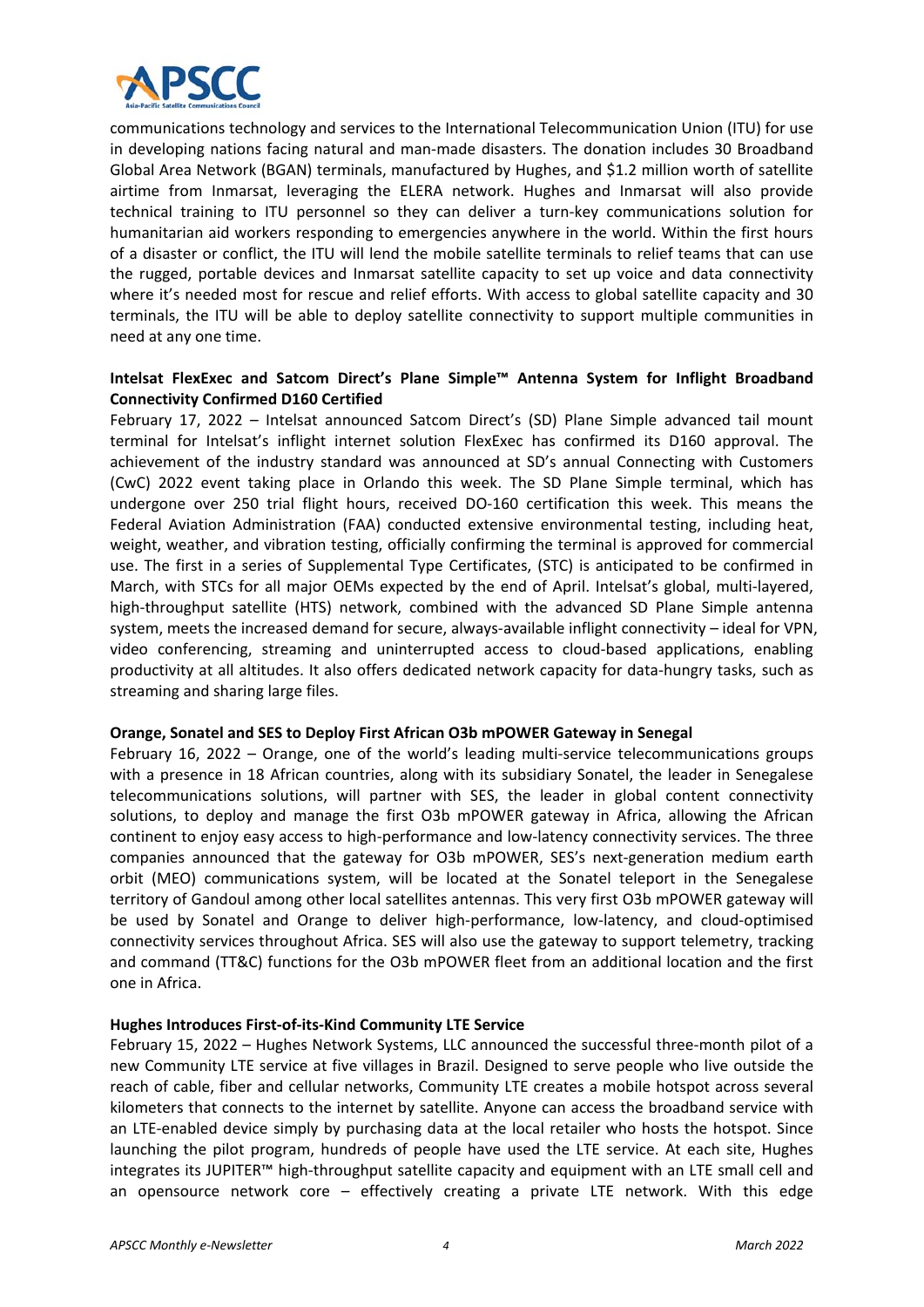

configuration, subscriber traffic gets processed locally, rather than traversing the satellite backlink to the central network core  $-$  saving bandwidth and money for the operator when compared to traditional backhaul.

#### **Kacific and Farmer Charlie Team up to Grow Agricultural Output and Support Sustainable Development across Pacific**

February 15, 2022 – Kacific Broadband Satellites and Farmer Charlie will bring affordable satellitepowered agricultural information and expertise to farmers in remote and isolated places across South East Asia and the Pacific. The companies have signed an MoU supporting sustainable development and agriculture in small holdings across the region. Kacific and Farmer Charlie will work together to deliver agricultural advice, localized weather information, and agribusiness information – including data from in-field sensors - to smallholder farmers and agribusinesses, helping them improve land management and food production using smart digital tools. It will also help them reduce post-harvest loss, better manage the risk of drought, floods, and other extreme weather events and address the impacts of climate change. The companies share a common vision of helping farming and rural communities achieve meaningful economic, social, and environmental outcomes and impacts in support of the UN's Sustainable Development Goals (SDGs).

# **Inmarsat and Satcom Direct's Advanced New Terminal for Jet ConneX Inflight Broadband Enters Development Phase**

February 15, 2022 - An advanced new terminal for Inmarsat's market-leading business aviation inflight broadband solution Jet ConneX, developed by Satcom Direct (SD), has moved a step closer to commercial service after successfully communicating over the air with an Inmarsat satellite. A complete prototype unit of the ground‐breaking Plane Simple Ka‐band Antenna System is scheduled for completion later this year, followed by design verification, testing, certification and its commercial service introduction in 2023. Designed specifically to meet current and long‐term connectivity needs in the business aviation market, the new Plane Simple Ka‐band Antenna System optimises inflight Wi‐Fi, particularly for super‐mid to large‐size jets, using Inmarsat's current and upcoming Ka‐band satellites. It offers a unique alternative to existing terminals used on private jets, with key features including a modern lightweight design with only two line-replaceable units and simplified wiring to enable quicker and easier installation and maintenance.

# **Jio Platforms Ltd and SES Announce Joint Venture to Deliver High‐Performance Satellite‐Based Broadband Services across India**

February 14, 2022 – Jio Platforms Limited and SES announced the formation of a joint venture – Jio Space Technology Limited  $-$  to deliver the next generation scalable and affordable broadband services in India leveraging satellite technology. JPL and SES will own 51% and 49% equity stake in the joint venture respectively. The joint venture will use multi-orbit space networks that is a combination of geostationary (GEO) and medium earth orbit (MEO) satellite constellations capable of delivering multi‐gigabit links and capacity to enterprises, mobile backhaul and retail customers across the length and breadth of India and neighbouring regions. The joint venture will be the vehicle for providing SES's satellite data and connectivity services in India, except for certain international aeronautical and maritime customers who may be served by SES. It will have availability of up to 100 Gbps capacity from SES and will leverage Jio's premiere position and sales reach in India to unlock this market opportunity. As part of investment plan, the joint venture will develop extensive gateway infrastructure in India to provide services within the country.

#### **Eutelsat and Marlink Extend Global Maritime Partnership for GEO Ku‐band Satellite Capacity**

February 14, 2022 - Eutelsat Communications and Marlink have agreed to extend their Global Maritime Partnership, initially signed in 2019, to support expansion in Africa and the Middle East (Red Sea and the Gulf) and to integrate the Americas and Asia into the portfolio of Eutelsat satellite capacity used by Marlink. Marlink is the leading maritime VSAT operator in the world, with the best‐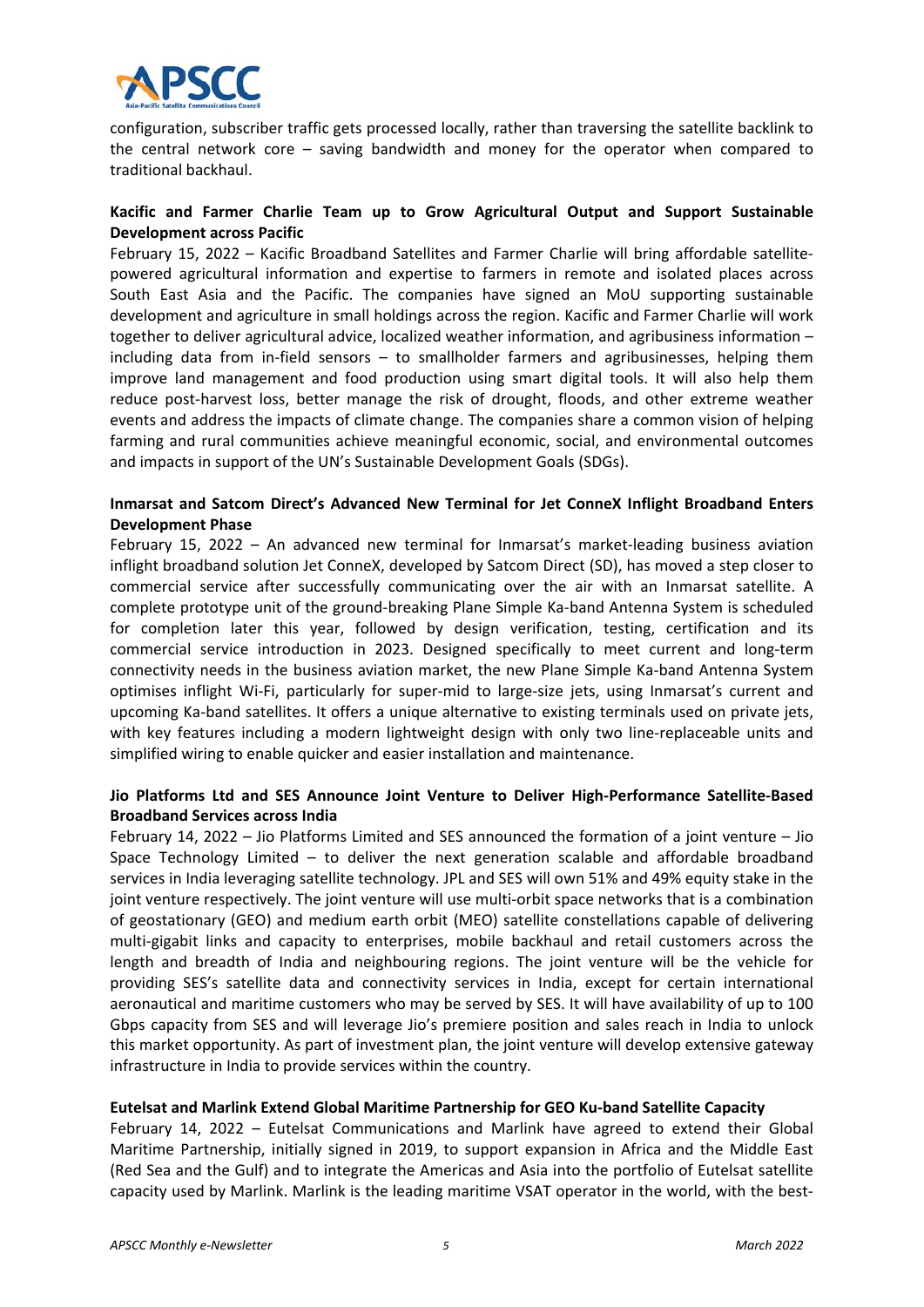

in-class global maritime VSAT network and unrivaled market access all maritime segments: shipping, offshore, cruise/ferry, yachting and fishing. In partnership with Eutelsat, Marlink will further increase the capacity and coverage of its maritime VSAT network offering customers with truly differentiated, high-quality, reliable and secure connectivity solutions globally. Marlink has made a multi-year commitment for GEO Ku-band capacity representing several hundred incremental Mhz on multiple Eutelsat satellites, covering the Americas, Asia, Africa and Europe to deliver targeted capacity with guaranteed levels of throughput to specific sailing areas. This agreement also highlights the strong market demand for maritime broadband connectivity across all market segments, driven by a rising number of connected vessels and the surge of the unitary vessel bandwidth and data usage.

# **Anuvu Secures Major Capacity Deal with Telesat**

February 14, 2022 - Anuvu and Telesat announced the largest yet in a series of satellite capacity deals, providing Anuvu and its customers with new Ka-band connectivity over the Southeastern US, the Caribbean, the Gulf of Mexico and Central America. Under the agreement, Anuvu, the leading provider of high-speed connectivity and entertainment solutions for demanding worldwide mobility markets, will add approximately ten gigabits of Ka‐band capacity, from Telesat starting next month. This adds to Anuvu's existing global multi‐band capacity on 54 satellites from 11 satellite operators around the world. This deal is part of Anuvu's Bridge to LEO, allowing Anuvu customers to begin using terminals and capacity now, which are forward‐compatible with the Telesat Lightspeed LEO network.

# **Kacific's COVID Response Initiative Recognized as Satellite Project of the Year at Global Carrier Awards**

February 14, 2022 – Kacific's COVID‐19 response has been recognized as the Satellite Project of the Year at the Global Carrier Awards 2021, where it was described as the most ingenious and visionary project in the satellite space. When the COVID‐19 crisis took the world by surprise, providing medical care and sharing information were crucial to combating its spread and impact. Yet many rural regions throughout the Pacific had little or no connectivity to their main centres. To bridge this gap, Kacific rapidly initiated a large-scale Community WiFi project to provide rural health clinics with high-quality, low-cost satellite broadband using affordable, easy-to-install antennas. The project drew capacity from Kacific's high throughput satellite, Kacific1, which uses spot beam technology to cover populated areas across 25 nations. In partnership with GuarantCo, Kacific secured a grant from the Private Infrastructure Development Group (PIDG) Technical Assistance to fund the terminals and help support governments and communities in Asia and the Pacific to fight the pandemic.

# **Intelsat Makes Strategic Selection with a Significant Initial Order of Gilat's New SkyEdge IV Platform**

February 10, 2022 – Intelsat completed a strategic selection process and placed a significant initial order for Gilat's new SkyEdge IV platform, which will be used for its latest high throughput satellite, Intelsat IS‐40e, designed to augment inflight connectivity and mobile backhaul services over North America. SkyEdge IV is Gilat's next generation platform designed to operate with new, adaptable very high throughput satellites (VHTS) to provide end‐users the required capacity where and when needed. SkyEdge IV ensures unified operation with standard interfaces for network orchestration and seamless integration between the space and ground segments. Gilat's Elastix-TotalNMS will support Intelsat's current and future satellites to orchestrate network management of a unified network.

# **Inmarsat and Harvest Technology Group Launch High‐Definition Livestreaming Solution for Commercial UAVS**

February 10, 2022 - Inmarsat expanded the partner network for its ground-breaking Velaris connectivity solution with the addition of Harvest Technology Group (Harvest), an Australia‐based specialist in ultra-low bandwidth livestreaming technology. The combination of Inmarsat's Velaris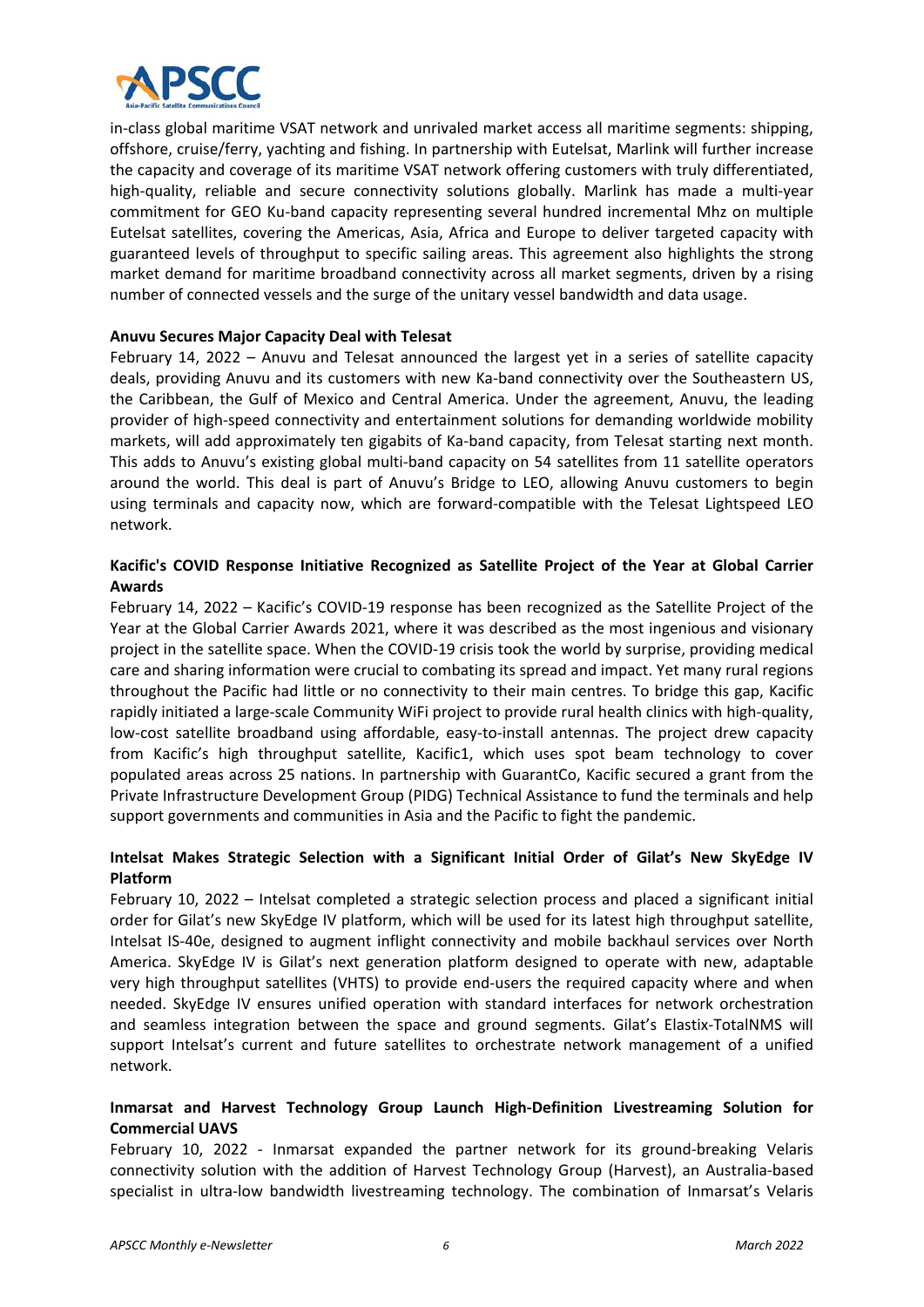

connectivity solution and Harvest's Network Optimised Livestreaming technology will allow commercial operators of Unmanned Aerial Vehicles (UAVs) to securely stream high-definition (HD) video, images, voice and data in real‐time to decision makers across the world, while utilising just a fraction of existing bandwidth resources. The ability to stream aerial footage and important sensory data allows UAV operations to be managed remotely, with an 80% reduction in data usage on existing networks. In addition to enhancing critical decision-making, this will also limit the risk of placing personnel in dangerous or costly environments, both in industry settings and in supporting emergency rescue, disaster relief and crisis response efforts. With Harvest's solution, the entire remote inspection or response team, clients and any necessary third-party can securely join live UAV operations.

#### **Intersputnik Becomes a Sponsor for ITU Headquarters Project**

February 10, 2022 - The Intersputnik International Organization of Space Communications has decided to become a sponsor of the new International Telecommunication Union (ITU) headquarters project in Geneva, Switzerland. Intersputnik – an international satellite communications services organization and active ITU member  $-$  will sponsor a cafeteria in the new ITU building, whose construction is scheduled to start in 2023 and finish in 2026. The 200‐seat cafeteria will be named the "Intersputnik Café". The building will face Place des Nations in the heart of Geneva's international district. As conceived by the architects, this new home will enhance ITU's image as a key global institution for peace and cooperation and underscore the organization's commitment to sustainable, inclusive technological development.

#### **Marlink and SES Turbo‐Charge Long‐term Partnership with O3b mPOWER Commitment**

February 9, 2022 – Marlink and SES have signed a multi‐year, multi‐million‐euro deal, which will enable Marlink's customers to access SES's next-generation medium Earth orbit constellation (MEO) – O3b mPOWER, the two long‐term partners have announced. Under the agreement, Marlink will offer the high-throughput and low-latency O3b mPOWER dedicated connectivity services to its customers with data‐intensive requirements. These include its humanitarian, energy, enterprise, mining, government, maritime and OmniAccess' superyacht customers who require robust communication networks with higher speeds and dedicated lower latency for their business operations in the most remote locations. Marlink and SES have been partners for more than two decades, jointly delivering connectivity solutions to maritime users, humanitarian agencies, energy and mining companies, as well as enterprise, mobility and government customers around the world leveraging SES's widebeam and high-throughput GEO satellites, O3b constellation and teleport infrastructure.

# **Inmarsat Fleet Xpress Enables Geoquip Marine Vessels to Offer High‐Speed Private Networks to Charterers and Crew at Sea**

February 9, 2022 – Inmarsat has implemented an agreement with Geoquip Marine allowing the offshore geotechnical solutions provider to offer dedicated Fleet Xpress bandwidth as part of its vessel charter arrangements and separated connectivity for personnel onboard. Four Geoquip integrated geotechnical survey vessels have introduced Fleet Xpress Charterer Network services for sole use by charterers plus connectivity via Fleet Hotspot Wi-Fi services for those working at sea. In a set-up that is unique to Inmarsat, Fleet Xpress allows multiple networks to be connected to the vessel via a single antenna, with activation requiring no new hardware or shipboard installation work. The vessels are currently operating off the US East Coast, off Taiwan, and in Europe.

#### **Astrocast Partners with UnaBiz on End‐to‐End Satellite IoT Solution**

February 9, 2022 – Astrocast, the most advanced global nanosatellite IoT network, has announced a partnership with massive IoT service provider, UnaBiz, to develop an end-to-end IoT solution for asset tracking and monitoring. This collaboration combines Astrocast's connectivity technologies with UnaBiz's custom design expertise in IoT sensors and data platform services. UnaBiz will extend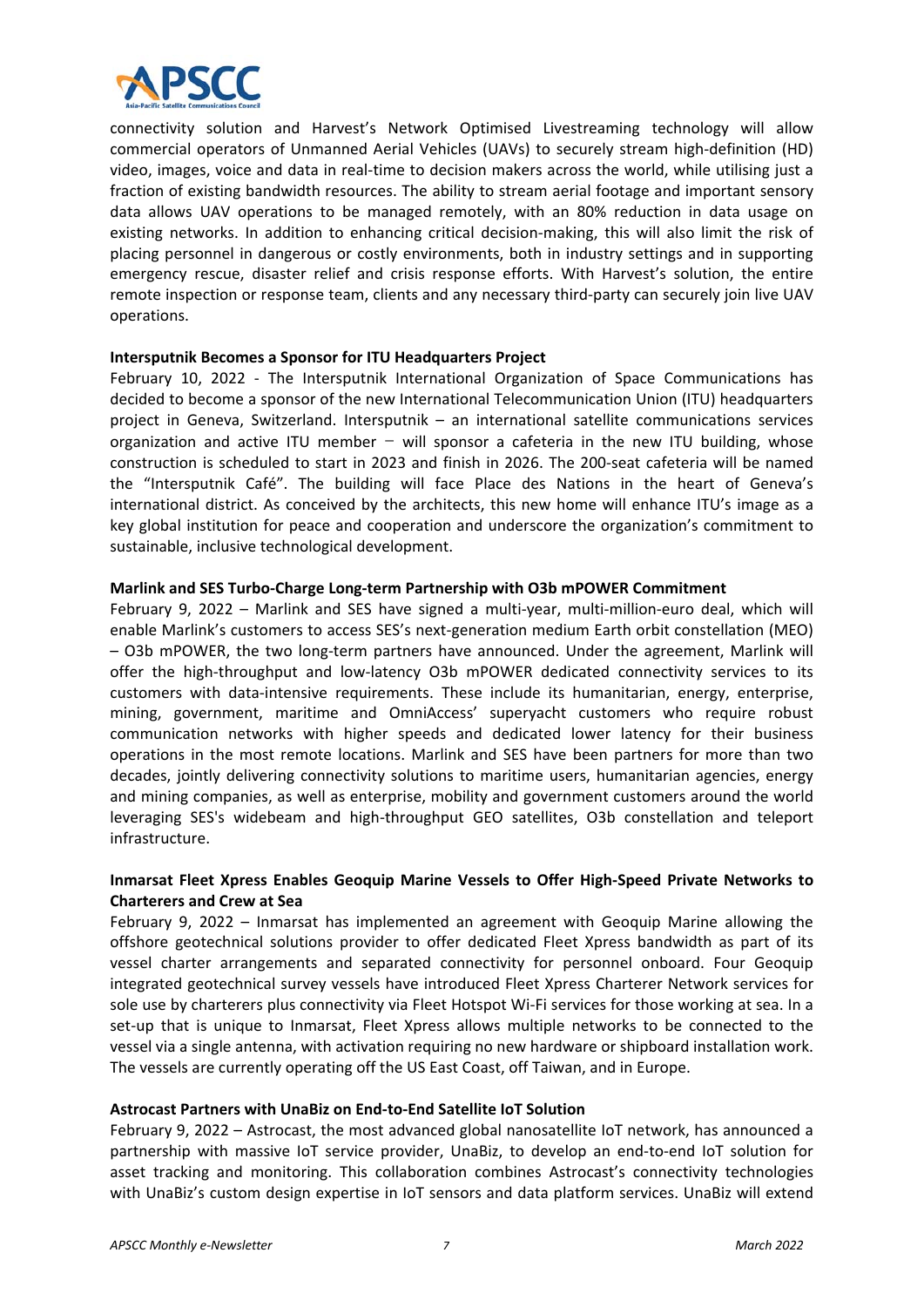

its UnaInside services to Astrocast's customers, providing them with a quick turnaround platform for their hardware requirements, such as high‐quality product design, fast prototyping services and mass production. Astrocast will provide its direct‐to‐satellite data service offering, as well as hardware and consulting services to UnaBiz. UnaBiz will facilitate the on-boarding of Astrocast-enabled devices on UnaConnect, an ISO27001 certified IoT device management data platform that currently manages close to a million IoT devices.

#### **Eutelsat Supports the World Food Programme in Delivering Vital Relief to Madagascar**

February 8, 2022 – In the wake of Cyclone Batsirai which hit Madagascar late on Saturday 5 February, Eutelsat Communications stepped in to provide satellite equipment and in‐orbit resources on its EUTELSAT KONNECT satellite to Gulfsat Madagascar in support of the World Food Programme's (WFP) disaster relief coordination efforts. The cyclone brought massive flooding across the country with widespread damage to infrastructure. Under the auspices of the WFP, in-orbit capacity provided by Eutelsat's satellite coupled with Gulfsat Madagascar's ground‐breaking telecom expertise was assured vital support to early relief operations by deploying telecommunications resources in zones where terrestrial networks had been damaged, saturated or destroyed by the cyclone.

#### **SES and Gilat Expand Partnership with Selection of Gilat's SkyEdge IV Platform for SES‐17**

February 8, 2022 – Gilat Satellite Networks Ltd., a worldwide leader in satellite networking technology, solutions, and services, announced today the expansion of their strategic partnership with SES. SES has selected Gilat's SkyEdge IV platform to operate with its SES-17 satellite, a very high throughput satellite (VHTS) to provide fixed services and mobility services. Gilat's SkyEdge IV is a multi-orbit platform that was designed to interface and smoothly integrate with non-geostationary constellations and geostationary VHTS, such as the recently-launched SES-17. SES will be using SkyEdge IV simultaneously for both SES‐17 and its upcoming second generation NGSO constellation, O3b mPOWER. The SkyEdge IV multi-service platform will be utilized by SES to deliver cellularbackhaul and enterprise services, in addition to previously announced maritime services. SES‐17 is a GEO VHTS designed for high‐speed connectivity and flexibility for end‐users in the Americas, the Caribbean, and the Atlantic Ocean. SkyEdge IV ensures unified operation with seamless switchover between SES-17 and the O3b mPOWER constellation. Empowering SkyEdge IV is Gilat's Elastix-Total NMS network management system, which was optimized to work in harmony with SES's Adaptive Resource Control (ARC).

#### **Intelsat to Provide In‐flight Connectivity Service to LATAM Airlines' new Airbus Fleet**

February 7, 2022 – Intelsat announced Intelsat's connectivity service will be installed in its fleet of Airbus narrow body aircraft including A320ceo and A320neo variants, based in Chile, Ecuador, Peru and Colombia. The installations will include up to 160 total aircraft and will take three years to complete. Approximately 70 new‐delivery aircraft are expected to be installed with Intelsat's 2Ku system by Airbus, prior to delivery to LATAM, at its manufacturing sites in the U.S. and Europe. When completed the entire fleet of LATAM narrow body aircraft will be served by Intelsat's IFC service. With an initial \$2B investment, Intelsat is building the world's first global unified network to support the next generation of global mobility. This includes a new fleet of software‐defined satellites (SDS) to meet airline passenger demand for streaming-quality inflight connectivity. Intelsat brings airlines the scale and flexibility they depend upon to deliver outstanding passenger experiences at any point in their route or network.

# **Marlink and Oneweb to Bring High‐Speed Connectivity to the Maritime, Energy, Enterprise and Humanitarian Sectors**

February 7, 2022 - OneWeb and Marlink have joined forces to bring OneWeb's high-speed, low latency connectivity to the maritime, energy, enterprise and humanitarian sectors. Marlink operates a global industry leading VSAT network and has unrivalled market access providing remote communications across the maritime, offshore and onshore energy, enterprise and humanitarian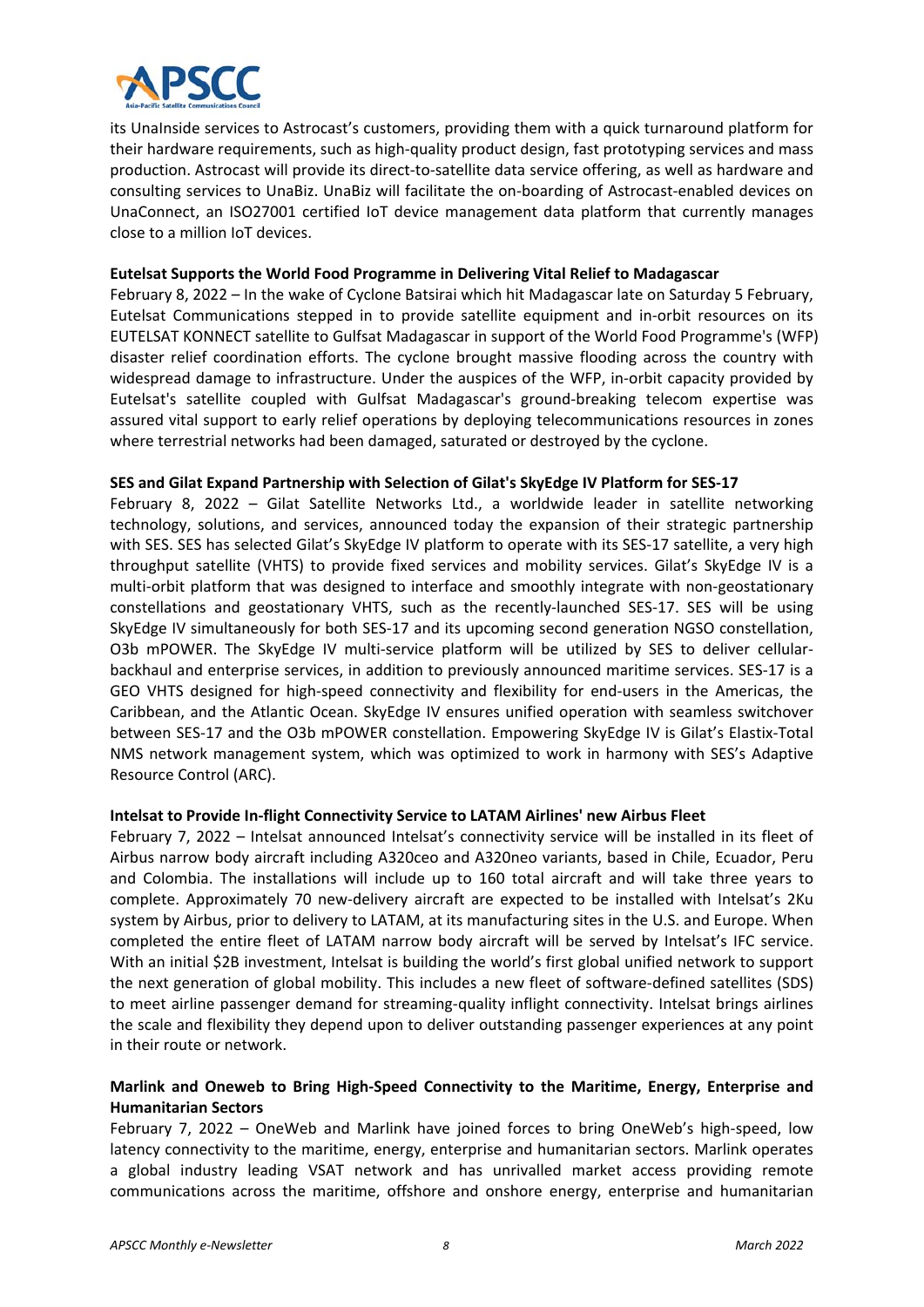

sectors. In partnership with OneWeb, Marlink will further enhance the capabilities of its hybrid network solutions and offer its customers truly differentiated, flexible, reliable and secure connectivity solutions, optimized for every application. The two companies plan to concentrate on the energy sector in regions above the 50th parallel north from January 2022, expanding to the maritime, energy, enterprise and humanitarian sectors on a global scale from January 2023. Together OneWeb and Marlink will deploy, test and demonstrate several types of user terminals and LEO connectivity services to customers across these market segments.

### **Cobham SATCOM Joins the Digital IF Interoperability Consortium (DIFI)**

February 7, 2022 – Cobham SATCOM and the Digital IF Interoperability Consortium (DIFI) announced Cobham's membership in the DIFI Consortium. Cobham is a long-standing proponent of standard interfaces, reflected in modular designs and compatibility across a broad range of RF vendors, and has developed a range of digitizers and innovative digital interfaces. DIFI members are coming together to support innovation and the digital transformation of space, satellite and related network technologies through the development of industry interoperability standards. In August, DIFI introduced version 1.0 of its interoperability standard based upon VITA 49, entitled IEEE-ISTO Std 4900‐2021: Digital IF Interoperability Standard.

# **Telstra to Bring Vast Experience to Viasat Upcoming Global Satellite Constellation**

February 2, 2022 – In Australia and the Asia‐Pacific region, Viasat has entered into a relationship with Telstra to build and manage the ground network for the ViaSat‐3 satellite constellation. This is the next big step for Viasat to fulfill its ambition to deliver a broadband network with enough satellite capacity to deliver greater consumer choice with an affordable, high‐speed, high‐quality internet and video streaming service – anywhere in the world. An ultra-high-capacity terabit satellite constellation, the ViaSat-3 system is a completely new satellite design and platform. It is comprised of three ViaSat-3 class satellites with state‐of‐the‐art ground network infrastructure. The first two satellites will focus on the Americas and Europe, Middle East and Africa (EMEA), respectively, with the third targeting the Asia‐Pacific (APAC) region.

#### **Gilat Announces Launch of SkyEdge IV, Next Generation SATCOM Ground System**

February 2, 2022 - Gilat Satellite Networks has announced the launch of SkyEdge IV, a next generation satellite communication ground system, aiming to capture a leading position of the multibillion‐dollar emerging VHTS market opportunity. SkyEdge IV will increase operational efficiencies due to scalable software centricity and provides VSAT backward compatibility to preserve SkyEdge II-c customer investment. SkyEdge IV was built to lead the revolutionary Elastix-Era of satellite communication, where multi-orbit constellations and very high throughput satellites (VHTS) answer the demand for ubiquitous connectivity for fixed and mobility sites anywhere, answering the promise of the cloud, 5G, and IoT. Gilat's SkyEdge IV is a multi‐orbit, multi‐service platform built to work in harmony with software defined satellites and support cloud software defined network (SDN) centric infrastructure.

#### **Sateliot finalizes the Closing of a Capital Increase of €10 Million with Indra and Cellnex**

February 2, 2022 – Sateliot, the company that will put into orbit the first commercial constellation of 5G-IoT nanosatellites that will act as a coverage extension for mobile operators, is finalizing the closing of a capital increase divided into two tranches for ten million euros through which Indra and Cellnex are incorporated as new shareholders and industrial partners. Specifically, at the end of December 2021, the first tranche of this series A of Sateliot was closed for €6.5 million, which has facilitated the entry of Indra and Cellnex in the company's capital as industrial partners. This first tranche will be completed next February to reach ten million euros. The final stake of both companies will be adjusted depending on the closing of the second tranche of the capital increase, although it is estimated to be around 10.5 percent in the case of Indra and approximately 3.5 percent in the case of Cellnex.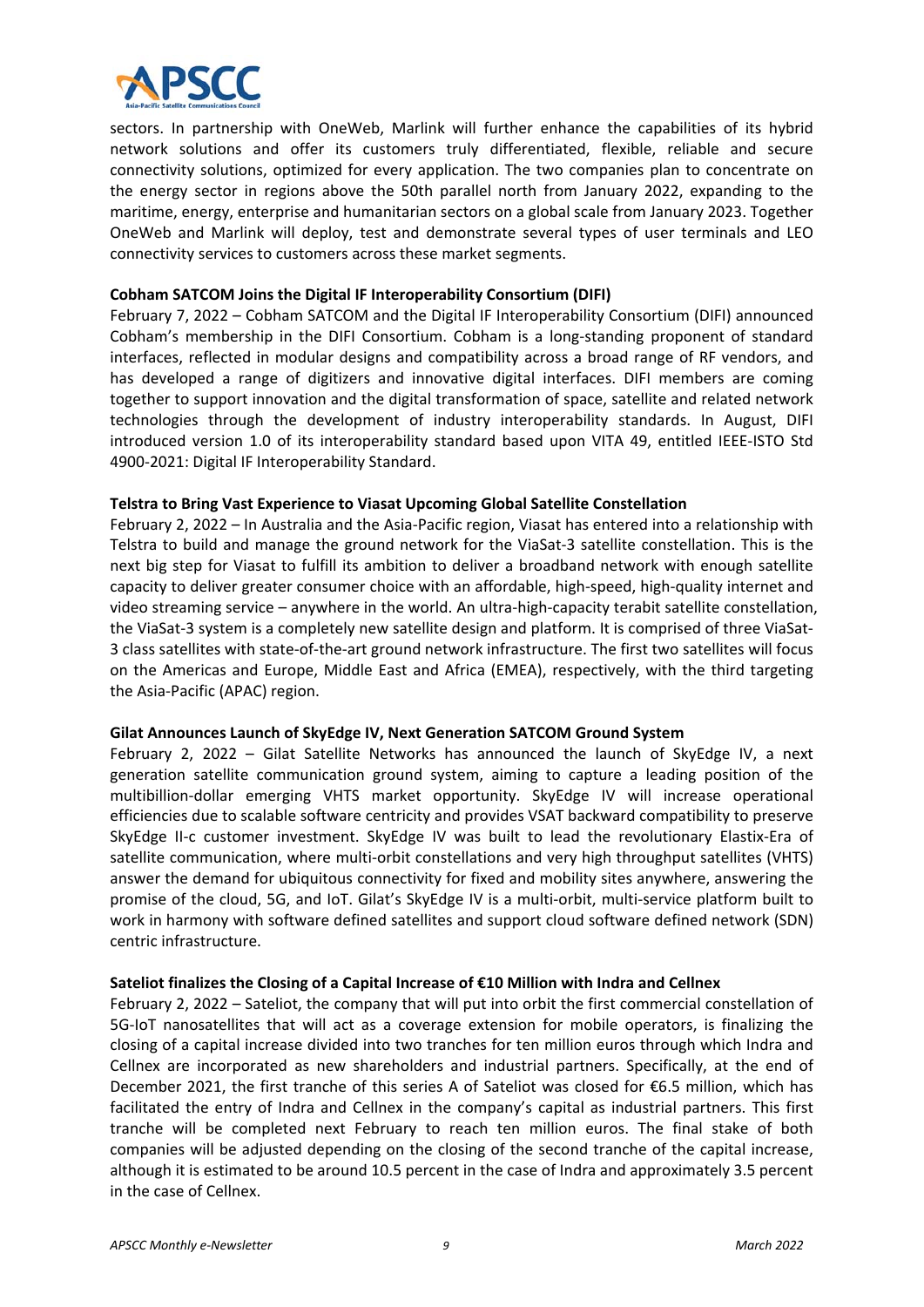

#### **The US Patent Office Grants INTEGRASYS LLC New Patent for Satmotion API**

February 2, 2022 – The US Patent Office (USPTO) granted a new patent on Satmotion API method, for being the only satellite auto alignment and commissioning method for automated antenna terminals. Satmotion API, is the second patented technology from the INTEGRASYS LLC in USA, being Satmotion Pocket its precedent the first granted patent for the company. The new version of INTEGRASYS Auto commissioning Technology has been considered by the USPTO thanks to the Zero‐Touch commissioning method, which is totally aligned with Electronically Steerable Phased Array Antennas (ESPAA) needs, providing a seamless interface and intuitive use for optimizing its performance. Satmotion API aims to enable Satcom services by fully automating the commissioning of services for Electronically Steerable Phased Array Antennas (ESPAA), and all without human intervention, addressing optimal radio frequency (RF) performance, required by the Network Operations Center (NOC), minimizing interferences and power management. It will also enable remote recovery in many cases, removing the need for installers to revisit the site, particularly in isolated areas such as those that are rural, desert or high sea.

#### **Inmarsat Agrees Fleet LTE Contract with Golden Energy Offshore**

February 2, 2022 - Inmarsat, the world leader in global, mobile satellite communications, has secured a new contract for its flexible, three-in-one network service Fleet LTE from independent Norwegian owner Golden Energy Offshore. Using Fleet LTE, three modern Global Energy Offshore support vessels can switch between Fleet Xpress (Ka-band), FleetBroadband (L-band), and 4G coverage, depending on the strongest available signal. Band selection will be made automatically, in a seamless process developed to ensure stability. A long‐term Inmarsat customer, Golden Energy Offshore has also been a longstanding user of the satellite operator's VSAT services. The switch to Fleet LTE will involve straightforward integrations of 4G connectivity onboard Energy Duchess, Energy Empress, and Energy Swan, with installations scheduled as part of forthcoming port calls.

#### **Astrocast's Cost‐effective, Bidirectional Satellite IoT Service Launches Commercially**

February 2, 2022 – Astrocast SA has launched its commercially available cost-effective, bidirectional satellite IoT (SatIoT) service, to connect IoT devices globally when outside of cell-based terrestrial networks at a comparable cost. Accessibility to Astrocast's Satellite IoT service has the potential to transform the business model for global IoT, opening the door to a raft of new, powerful applications that will accelerate change and deliver tangible value to business, individuals and the environment. Utilising its own recently launched nanosatellite constellation in Low Earth Orbit (LEO), Astrocast offers affordable connectivity for all and supports applications in asset tracking, telemetry and telematics; as it fosters innovation across sectors including maritime, agriculture & livestock, environment & utilities, land, transport, freight & storage, mining, oil & gas. By default, IoT solutions implemented in many of these situations are deployed in remote locations – from mines to farmland, ships to oil platforms. Astrocast's solution minimises the need for human intervention and repair, wherever possible, safeguarding the business case.

#### **Telesat Selects Cobham SATCOM for Telesat Lightspeed Landing Station Terminals**

February 1, 2021 – Telesat and Cobham SATCOM have announced an Agreement to deploy highperformance Cobham SATCOM 3-axis TRACKER 4000 terminals for the Telesat Lightspeed Landing Station network. Under the terms of the agreement, Cobham SATCOM will manufacture, integrate, and install advanced Ka‐band tracking antennas at Telesat's sites throughout the world, and provide long-term logistics and maintenance support. The radome-protected antennas will provide accurate tracking in the most adverse weather conditions, ensuring high availability and throughput for carrier-grade performance. Based on Cobham SATCOM's successful TRACKER Gateway series, the Landing Station terminals offer industry-leading performance, high reliability, and low total cost of ownership. Cobham SATCOM will integrate the TRACKER antennas with baseband modems from SatixFy, to enable the Telesat Lightspeed network to provide 15 Tbps of global network capacity. Up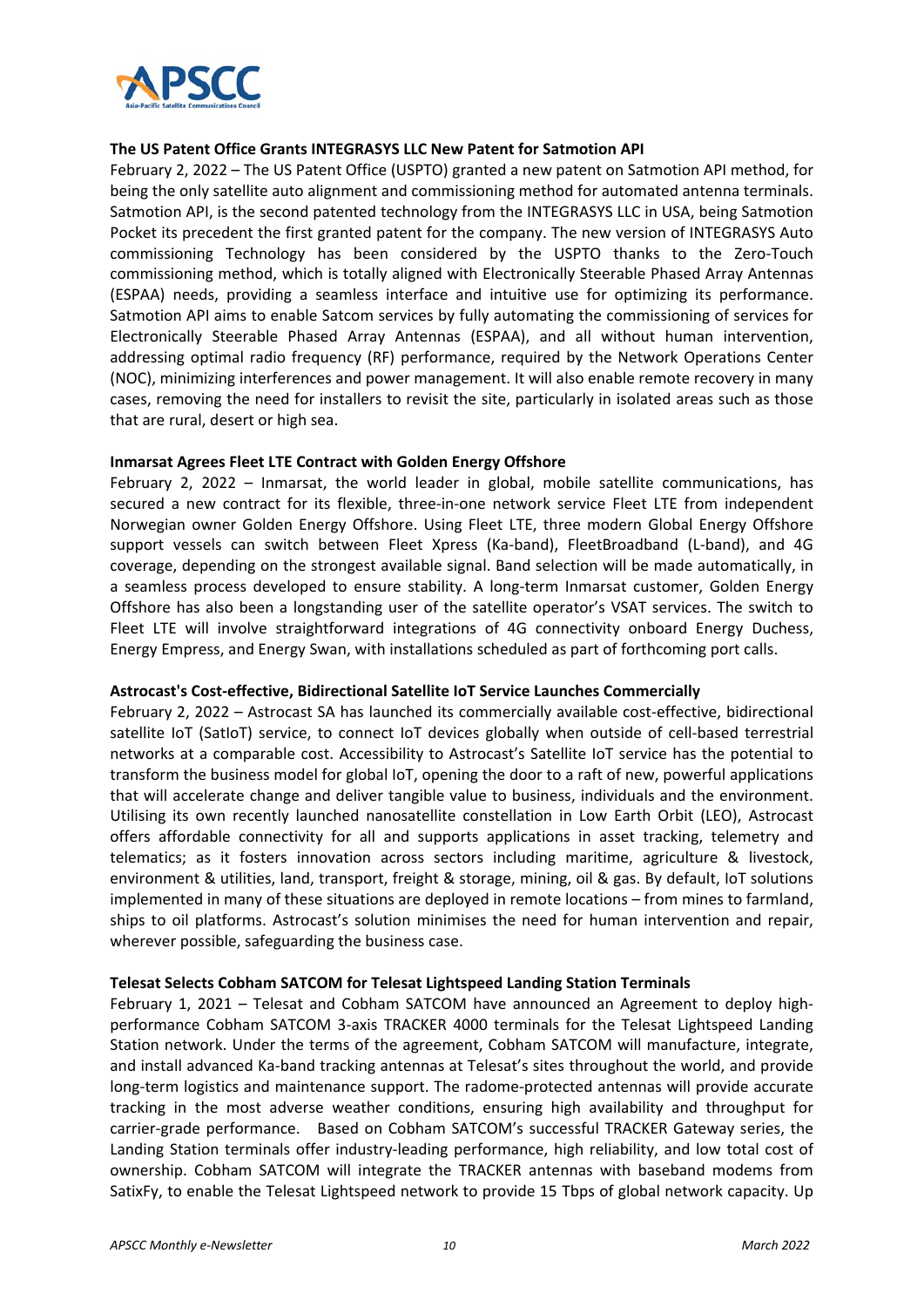

to four TRACKER antennas may be simultaneously pointed at each Telesat Lightspeed satellite, allowing efficient use of satellite capacity and very high customer throughput in both forward and return directions.

#### **Kratos and Kymeta Join Forces to Develop Solutions that Integrate Advanced Antenna Technologies with Software‐Defined Ground Systems**

February 1, 2022 – Kymeta and Kratos Defense & Security Solutions, Inc. announced a strategic partnership to jointly develop products and solutions that will enable modern, virtualized ground systems to better leverage the capabilities of next generation mobile satellite antennas. Among the broader goals of the partnership are to advance the ability of ground systems to support, leverage, manage, and control electronically-steered and multi-purpose antennas to better support the capabilities of software‐defined and multi‐beam satellites. This effort will initially focus on joint development of a software‐defined remote terminal that will support a variety of dynamic satellite connectivity applications, including support for multi-orbit use cases where connectivity to LEO, MEO, and GEO satellites through the same antenna are desirable.

### **Intelsat Partners with SKY Perfect JSAT Corporation to Expand High‐Throughput Inflight Connectivity Network in Asia**

February 1, 2022 – Intelsat has expanded its partnership with SKY Perfect JSAT Corporation to use its next-generation JCSAT-1C high-throughput satellites (HTS) over Japan and Asia, one of the fastestgrowing markets for air travel. The partnership benefits both airlines and passengers because it promotes an exceptional passenger experience with faster internet connection speeds onboard flights. Intelsat was recently named Best Inflight Wi‐Fi Service by Global Traveler Magazine. With an initial \$2B investment, Intelsat is building the world's first global unified software‐defined network to support the next generation of global mobility. This includes a new fleet of software-defined satellites to meet airline passenger demand for streaming-quality inflight connectivity. Intelsat brings airlines the scale and flexibility they depend on to deliver outstanding passenger experiences at any point in their route or network.

# **BROADCAST**

#### **MEASAT's Video Neighbourhood Welcomes Toonz Kids in Partnership with Amagi**

February 21, 2022 – MEASAT Satellite Systems Sdn. Bhd. ("MEASAT") announced today an agreement with Amagi, a global leader in cloud-based Software as a Service ("SaaS") technology for broadcast and connected TV, for the distribution of Toonz Kids via MEASAT-3a satellite. The channel joins MEASAT's video neighbourhood at 91.5°E. Toonz Kids launched by Toonz Media Group is a new children's television channel in Indonesia. The 24x7 bilingual channel will include shows in both Bahasa and English and is targeted at children between 4 ‐ 12 years old. The 91.5°E prime video hot slot is home to the MEASAT-3a and MEASAT-3b satellites, forming the region's strongest video neighbourhood. From 91.5°E, MEASAT supports broadcasters and DTH operators to distribute UHD, HD and SD channels to audiences across Asia, Australia, East Africa and Eastern Europe. The MEASAT fleet will be further strengthened with the addition of MEASAT‐3d in 2022.

#### **Discovery Deutschland Extends HD Capacity Agreement with SES for TELE 5 HD**

February 21, 2022 - The Discovery Deutschland GmbH & Co. KG (Discovery Deutschland) has extended its existing partnership with SES, securing long-term satellite capacity for the distribution of its movie channel TELE 5 HD on the SES's prime TV neighbourhood at ASTRA 19.2 degrees East. The channel continues to be available free‐to‐air in standard definition (SD) and in high definition (HD) on HD+, SES's German media platform. As part of the HD+ channel bouquet, TELE 5 HD presents a wide range of fiction and sci-fi programmes to its viewers in high definition. The TV station airs films from around the world, cult classics and comedic in‐house productions.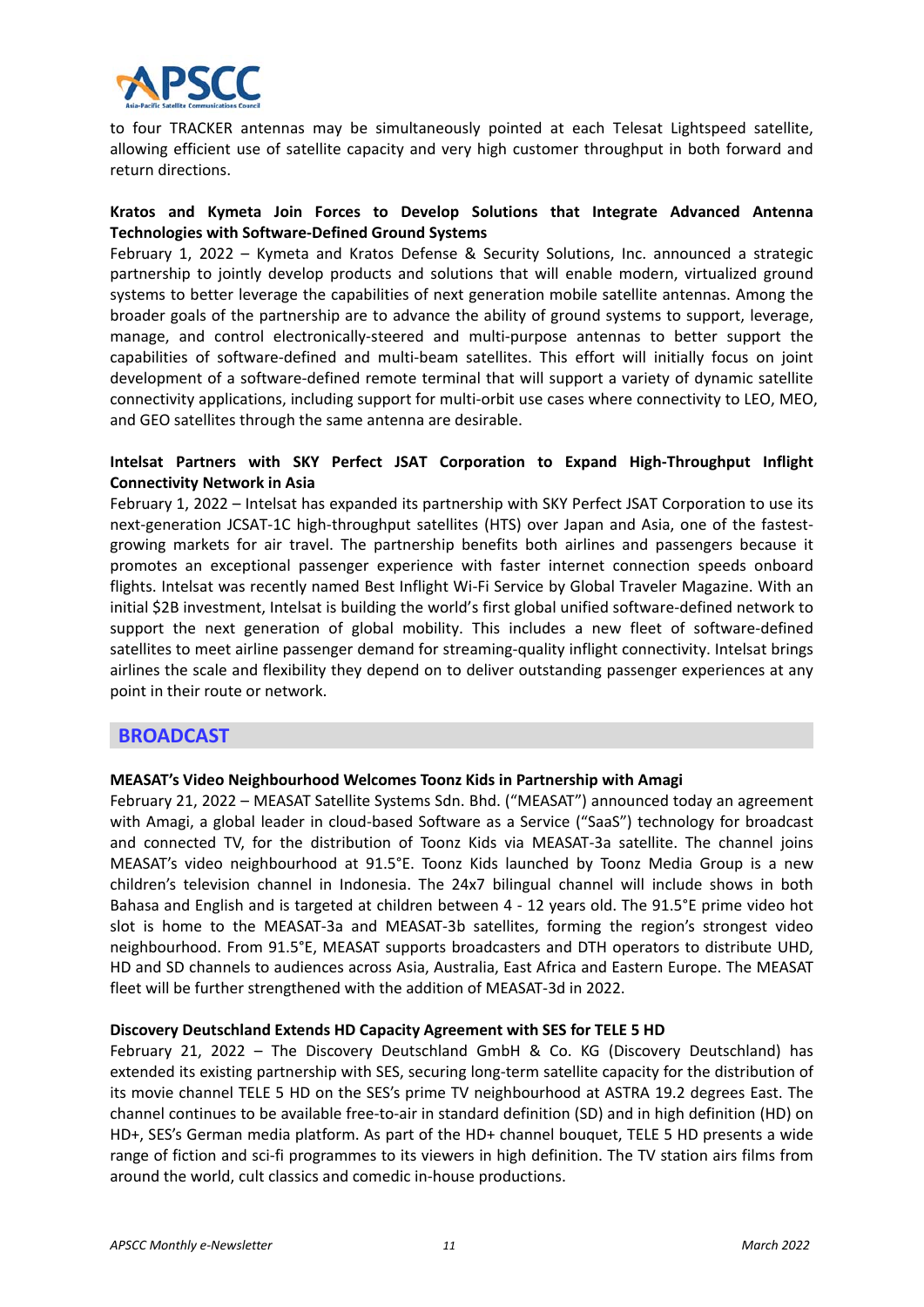

#### **Cellcom and NOVELSAT Plan to Partner on a 5G Video Pilot**

February 21, 2022 – Cellcom and NOVELSAT aim to collaborate on a pilot of real-time video content distribution on 5G network infrastructure. As part of the pilot, Cellcom will implement a full 5G network for delivering video content to multiple user devices. Video content of CellcomTV service will be distributed in real time to 5G base stations by NOVELSAT's solution. At the cell site, NOVELSAT's solution will perform video processing using edge-computing capabilities and will stream the video content at the highest quality and with the lowest latency to a wide range of user devices. The pilot will demonstrate the benefits of edge-based video delivery in terms of both video traffic efficiency and end‐user experience quality (QoE).

#### **ODE‐C Enclosure Keeps Hong Kong TV's Links Cool**

February 21, 2022 – Datacom System International Ltd, a major supplier of satellite communications equipment and system integrator in various countries, has chosen ViaLite Communications' recently upgraded ODE‐C outdoor enclosure to house a variety of RF over fiber link connections for Hong Kong TV; a pay‐TV service provider based in Hong Kong. Datacom needed to support a large number of RF over fiber links, as well as a variety of types, in a single outdoor, temperature-controlled cabinet. They chose the ODE‐C enclosure, which is primarily designed to house ViaLite's 3U rack chassis with associated RF over fiber/support cards, but can also be used to store other customer Satcom, Broadcast or GPS/GNSS equipment. The enclosure's robust, IP55‐rated design protects electrical equipment from the elements when housed outdoors. Up to four 3U 19″ rack chassis units and up to 104 RF over fiber channels can be supported in a single enclosure. Alternatively, extra rack space in the enclosure can be used for other equipment. A more unique feature, is that the ODE‐C enables access to the front and rear of the equipment, even when the enclosure is wall mounted.

#### **Sydney Teleport Added to Livelink Service Network**

February 16, 2022 – Cerberus Tech Ltd has announced the inclusion of Sydney Teleport Services Pty Ltd (STS) into its growing, content delivery network of teleport providers. Cerberus Tech's Livelink Service Network provides IP delivery as a managed service and builds increased connectivity in regions which can be challenging or expensive to reach with traditional broadcasting methods. STS hosts broadcast-grade encoding and decoding hardware, to send and receive Zixi, SRT and RIST feeds, using Livelink's fully managed end-to-end service. Cerberus Tech's Livelink platform helps broadcasters expand content reach by reducing the cost of contribution and distribution. Livelink moves broadcast‐grade feeds via IP, from any location to any destination, at a fraction of the cost of traditional methods. Customers can transport live linear and OTT content from point‐to‐point or point to multipoint, with the option of self-serve or fully-managed content services. Livelink combines a protocol-agnostic, multi-cloud compatible infrastructure with low-latency reach, and is facilitated by a global network of technical partners.

#### **Intelsat Offers More to Watch in Central and Eastern Europe**

February 15, 2022 – Intelsat has signed a contract with Hungaro DigiTel, one of Europe's leading satellite telecommunications providers, to assist the company in its expansion of digital television distribution services for TV2 Hungary. Hungaro DigiTel will distribute 14 additional TV channels in Hungary and the neighboring countries. They will leverage Intelsat's reliable and expansive 1West satellite neighborhood over Hungary and Central Europe to provide access to millions of viewers. TV2 has Hungary's largest television portfolio. Intelsat already carries about 200 Hungarian channels to around 1.8 million viewers in the country on 1West. The 1West neighborhood is a multi-satellite solution distributing SD and HD content to cable operators, direct-to-homes, IPTV head ends and affiliates. The top five direct‐to‐home (DTH) platforms in the region are located on 1West as well as leading international programmers. Additionally, a 4K platform is now available on the neighborhood increasing the quality of content available to 18 million households in Central and Eastern Europe. Additional success stories at 1West include ViacomCBS Networks International and Slovak Telekom providing Central Eastern Europe with the best DTH services with the greatest quality and quantity of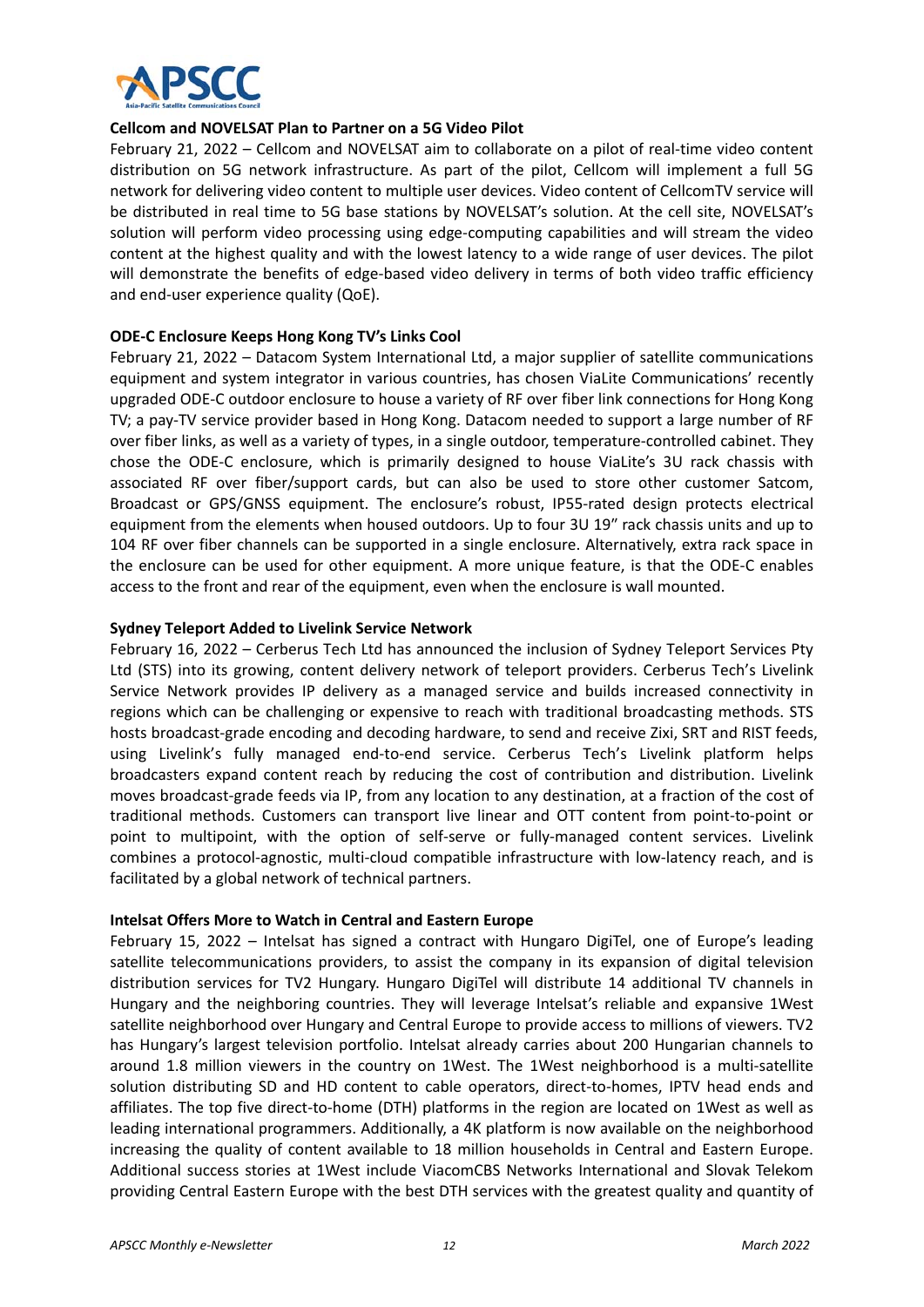

channels. Both customers reap the benefits of this popular satellite neighborhood.

#### **Eclat Media Group Selects Tata Communications to Broadcast the Sport in Asia**

February 8, 2022 – Tata Communications and Eclat Media Group announced the expansion of Eclat's sports content broadcast to viewers in Asian countries such as Indonesia, Malaysia, Philippines, Singapore and Thailand. This new agreement allows Eclat Media Group's new channels, SPOTV and SPOTV2, to broadcast more than 4,000 hours of content per year. Tata Communications Media Ecosystem, together with video Connect and Satellite Uplink services, will allow SPOTV and SPOTV2 commenters to overlay comments in their local language, which will be added to the video streams of viewers in the relevant regions. Fans across Asia will now be able to watch their favorite global sports with commentary in their preferred language, expanding the reach of content to millions of potential new viewers.

### **TiVi5MONDE Launches Exclusively on ARABSAT across MENA Region via Longstanding Globecast Partnership**

February 9, 2022 - Globecast and Arabsat have announced that TiVi5MONDE has exclusively chosen the longstanding partnership to launch the channel in SD and HD across the MENA region. The free‐ to-air DTH channel launched 28th Jan 2022. TiVi5MONDE, owned by French network TV5MONDE, is a 24/7 French language children's network, featuring cartoons, educational shows, and teen series. It's aimed at children and tweens aged four to fourteen, whether they are native French speakers or learning the language. The channel is launching on the Badr satellite at 26°E, which already hosts a strong DTH neighbourhood. Arabsat already provides satellite distribution services over MENA for TV5MONDE Maghreb Orient HD and TV5MONDE Style HD, which are on the same transponder as the new service. For TiVi5MONDE, Globecast is supplying the channel, with full redundancy and channel monitoring, to Arabsat's European teleport from where the channel is uplinked.

# **LAUNCH / SPACE**

#### **Rocket Lab Successfully Launches Second Mission for Synspective, Deploys 110th Satellite to Orbit**

February 28, 2022 - Rocket Lab USA, Inc. has successfully deployed a second Synthetic Aperture Radar (SAR) satellite to orbit for data and solutions provider Synspective, bringing the total number of satellites deployed by Rocket Lab to 110. "The Owl's Night Continues" mission is Rocket Lab's 24th Electron launch. "The Owl's Night Continues" follows on from Rocket Lab's first launch for Synspective in December 2020, called "The Owl's Night Begins." Today's mission was the first mission as part of a three‐launch contract signed with Synspective in late 2021. Rocket Lab is scheduled to launch another Synspective mission in 2022 and the third in 2023. The mission was the first to employ the new Pad B launch pad at Launch Complex 1, which is the company's third pad globally. By operating two pads at Launch Complex 1, Rocket Lab can eliminate pad recycle time between missions to support more frequent and responsive launch capabilities.

#### **Globalstar Signs Contract with MDA for New Satellites**

February 24, 2022 - Globalstar, Inc. announced that the Company has entered into a satellite procurement agreement with Macdonald, Dettwiler and Associates Corporation (MDA) pursuant to which Globalstar will acquire 17 new satellites that will replenish and extend the life of Globalstar's existing constellation. Globalstar is acquiring the satellites to provide continuous satellite services to the potential customer under the Terms Agreement described in the Company's Annual Reports, as well as services to Globalstar's current and future customers. Rocket Lab USA, Inc. is the principal satellite bus subcontractor under the Procurement Agreement. In addition, if it elects to obtain services from Globalstar under the Terms Agreement, the potential customer is obligated to make service payments and cost reimbursements to Globalstar in amounts that would be material to the Company. The total contract price for the initial 17 satellites is \$327.0 million. Globalstar maintains the option to acquire up to nine additional satellites with flexibility in timing to place such order in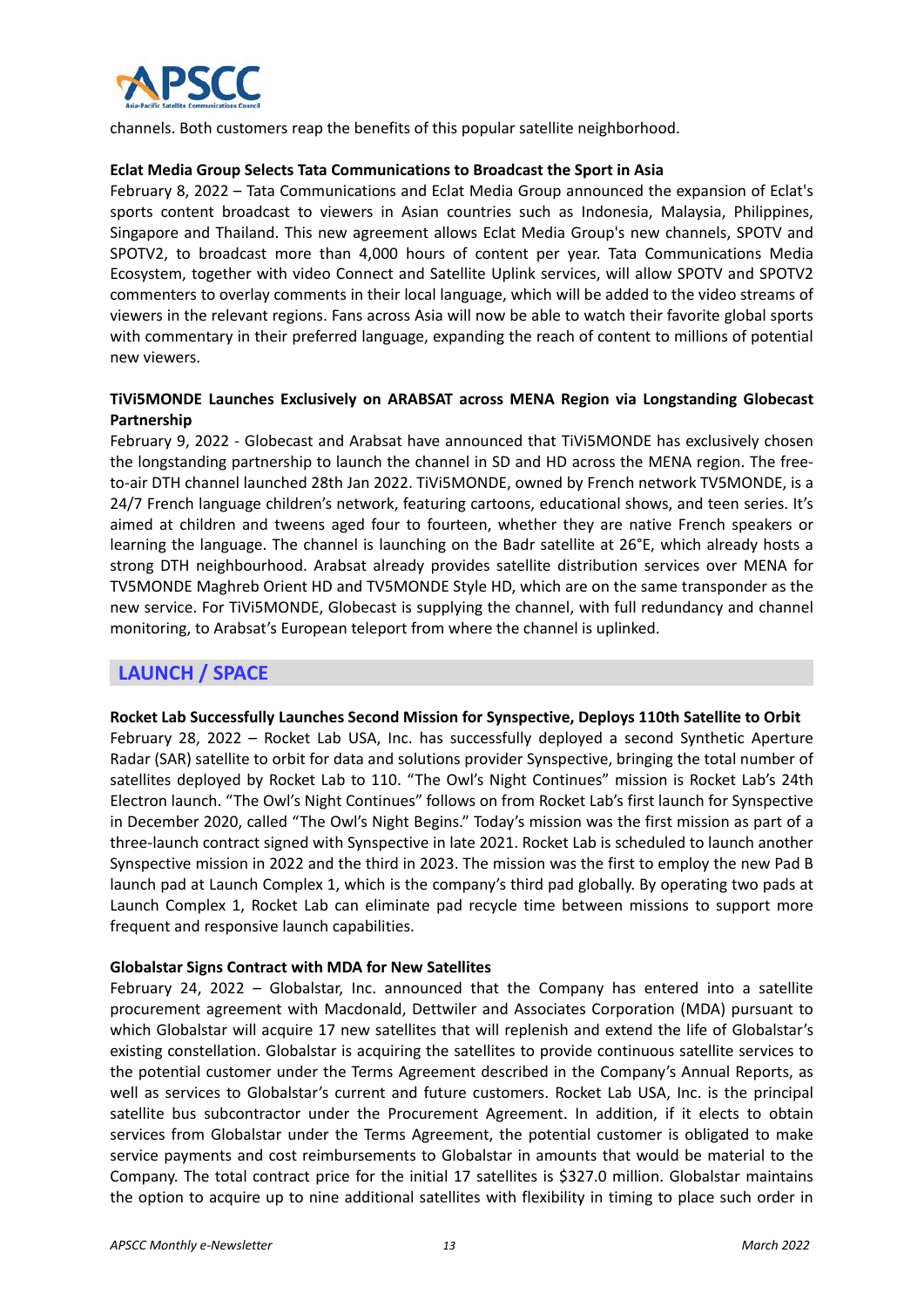

addition to other optional services under the contract.

#### **Rocket Lab Selected by MDA to Design and Build Spacecraft for Globalstar**

February 24, 2022 – Rocket Lab USA, Inc. has been awarded a subcontract by MDA Ltd, a leading provider of advanced technology and services to the rapidly expanding global space industry, to lead the design and manufacture of 17 spacecraft buses for Globalstar's new Low Earth Orbit satellites. Globalstar, Inc. ) is a leading provider of Mobile Satellite Services including customizable satellite IoT solutions for individuals and businesses globally. Rocket Lab will lead the development of the spacecraft buses, while MDA will act as prime contractor to manufacture Globalstar's satellites, lead the development of the payload, and perform the final satellite assembly, integration, and test. The partnership between Rocket Lab and MDA brings together two of the space industry's most innovative satellite companies. The total initial contract value for Rocket Lab is US\$143 million, with options to provide the satellite operations control center, launch dispensers, launch integration, and up to nine additional spacecraft with flexibility in timing to order such spacecraft. The satellites will integrate with and replenish Globalstar's current constellation, ensuring service continuity. Globalstar expects to launch the satellites by the end of 2025.

#### **Rocket Lab Officially Opens Third Launch Pad, First Mission Scheduled to Launch within a Week**

February 23, 2022 – Rocket Lab USA, Inc announced the completion of its second orbital launch pad at Launch Complex 1 in New Zealand – the Company's third dedicated pad for its Electron rocket ‐ and confirmed the new pad's first mission will be a dedicated commercial launch scheduled to lift‐off within a week's time. Pad B is based within Rocket Lab Launch Complex 1, the world's first private orbital launch site, located in Mahia, New Zealand. The new pad is Rocket Lab's third for the Company's Electron launch vehicle and joins the existing Pad A at Launch Complex 1 and a third launch pad at Rocket Lab Launch Complex 2 in Virginia, USA. With two operational pads within the same launch complex, Rocket Lab doubles the launch capacity of its Electron launch vehicle. Launch Complex 1 Pad B will support the upcoming launch of a dedicated Electron mission for Japanese Earth‐imaging company Synspective..

#### **Space Flight Laboratory (SFL) Wins NASA Rapid Spacecraft Acquisition Contract for Small Satellites**

February 23, 2022 – Space Flight Laboratory (SFL) has been awarded a contract under the NASA Rapid Spacecraft Acquisition IV (Rapid IV) contracting vehicle to provide small satellites to NASA centers and other U.S. government agencies. The indefinite‐delivery, indefinite‐quantity contract includes SFL's space‐proven DEFIANT and DAUNTLESS satellite platforms. SFL is one of three satellite developers to win 2022 Rapid IV on-ramp contracts, which are effective February 15, 2022, through August 31, 2025. Managed by the Rapid Spacecraft Development Office (RSDO) at NASA Goddard Space Center, the Rapid IV program gives the U.S. government a fast and flexible means to procure spacecraft tailored to meet specific missions under firm‐fixed price delivery orders.

#### **Plan‐S announces Launch with SpaceX Falcon 9 via Exolaunch for Three IoT Tech Demo Satellites**

February 23, 2022 – Plan‐S Satellite and Space Technologies, a Turkish provider of end‐to‐end satellite solutions for global IoT services, have signed a series of agreements to launch three IoT tech demo satellites onboard SpaceX's Falcon 9 via Exolaunch, a global leader in launch, in-space logistics and deployment services for small satellites. The satellites being built by Plan‐S will be launched in the second half of 2022 as part of SpaceX's SmallSat Rideshare Programme. Plan‐S was established mid‐ 2021 as one of the largest private Turkish satellite companies with its own production and test facilities. They have gone on to become an IoT service provider in Turkey and later covering Central Asia, Africa and the Middle East. Thanks to the engineering team's substantial expertise, Plan‐S will complete a full cycle in less than a year. From developing to manufacturing and launching three satellites to serve a number of sectors including transport, finance, energy, meteorology, aviation, and agriculture, with plans to deploy a large IoT constellation starting in 2023.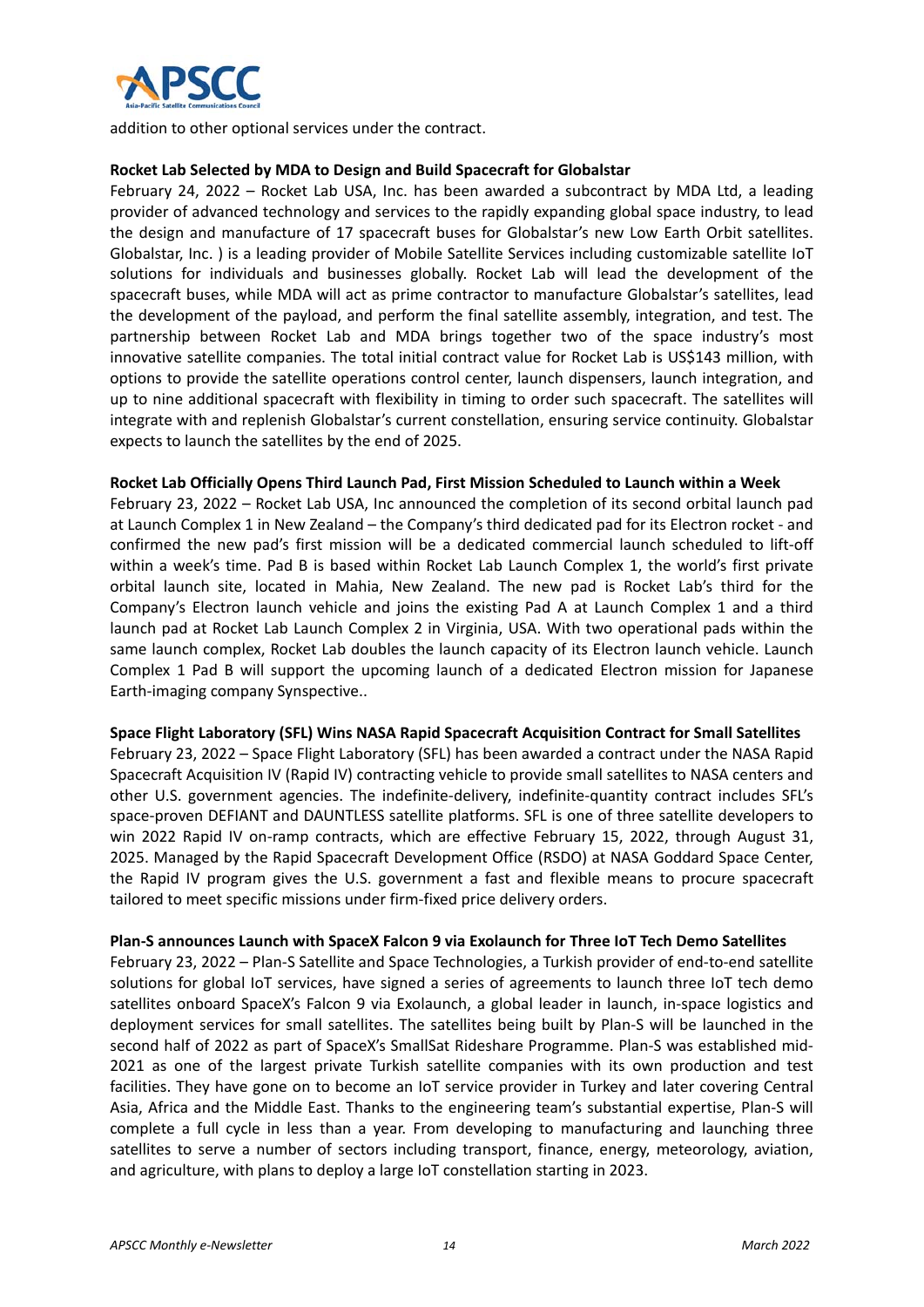

#### **Thales Alenia Space Wins Study Contract to Develop Payload to Extract Oxygen on the Moon**

February 23, 2022 – Thales Alenia Space has signed a study contract with the European Space Agency worth one million euros for a payload concept to extract oxygen from Moon rock. For a sustainable habitation on the Moon, humans will need to utilise resources that they find on the Moon rather than transport these resources from Earth; one of these resources is oxygen. Thales Alenia Space teams in the UK have worked with AVS, Metalysis, Open University and Redwire Space Europe to specify a demonstration payload for a European Space Agency Lunar Mission that uses molten salt and electrolysis to extract oxygen from Moon rock 'regolith'. The winning proposal from an ESA competition between multiple industrial consortia, this payload concept will demonstrate that In Situ Resource Utilisation (ISRU) can be performed on the Moon efficiently and to produce oxygen in the quantities required by future Moon colonies.

#### **Satellite Vu Signs Launch Deal with SpaceX**

February 21, 2022 – Satellite Vu have signed a launch deal with SpaceX to launch the world's highest resolution thermal imaging satellite in early 2023. Satellite Vu will be part of a rideshare launch on one of SpaceX's Transporter missions aboard Falcon 9, which have proven to be the most reliable rockets to launch satellites into orbit in recent years. The mission will launch the first of Satellite Vu's seven UK built satellites into a low earth orbit. The satellites can collect thermal data, both day and night, of the built and natural environment at any location on the planet. The full constellation will have the ability to measure the heat signature of any building multiple times a day, enabling Satellite Vu to provide near real time insights about building heat loss, giving an accurate image of where to implement energy optimisation investments, offering substantial cost saving benefits to both public and private sector. Surrey Satellite Technology Limited (SSTL) is building the satellites which have been designed with a 3.5m resolution mid-wave infrared imager with video capability and a sensitivity of less than 2 degrees Celsius.

#### **Northrop Grumman Set to Launch Cargo Resupply Mission and Perform Reboost Service for ISS**

February 18, 2022 – Northrop Grumman Corporation is set to launch the company's 17th resupply mission (NG-17) to the International Space Station under NASA's Commercial Resupply Service-2 (CRS-2) contract. In addition to delivering 8,300 pounds of critical cargo to astronauts living aboard the station, the company's Cygnus spacecraft will perform its first operational International Space Station reboost service. Antares is scheduled to launch Saturday, Feb. 19 at 12:40 pm EST from the Mid‐Atlantic Regional Spaceport Pad 0A at NASA's Wallops Flight Facility on Wallops Island, Virginia. Cygnus will rendezvous with the station on Feb. 21, where it will remain attached to the station for three months while performing the reboost. Live coverage of both the Antares launch and Cygnus berthing with the station will be available on NASA TV.

#### **AEB and Amazon Web Service (AWS) Sign Strategic Declaration of Intent**

February 17, 2022 – The Brazilian Space Agency (AEB) and Amazon Web Services (AWS) have signed a Strategic Intent and Cooperation Agreement. The initiative, with which the Brazilian Embassy in Washington also collaborated, is the first of its kind for AWS in Latin America, and will support the innovation and continued growth of the country's space industry. AEB plays an important role in the Context of Latin America, being responsible for a wide variety of space activities related to space transport, satellites, research and applications. AEB has supported the strengthening of The Brazilian rocket launch infrastructure, production and exploration of space systems. It also offers support for educational and research activities in astronautic and related sciences. In addition, AEB is NASA's bilateral partner in ionospheric research and a signatory to the Artemis Agreements for the joint exploration of the Moon. Cooperation between AEB and AWS describes three specific areas of collaboration designed to support the Agency's long‐term economic and technological development goals. These educational, economic and political initiatives will benefit the Brazilian government, Brazilian commercial space organizations and space‐focused startups.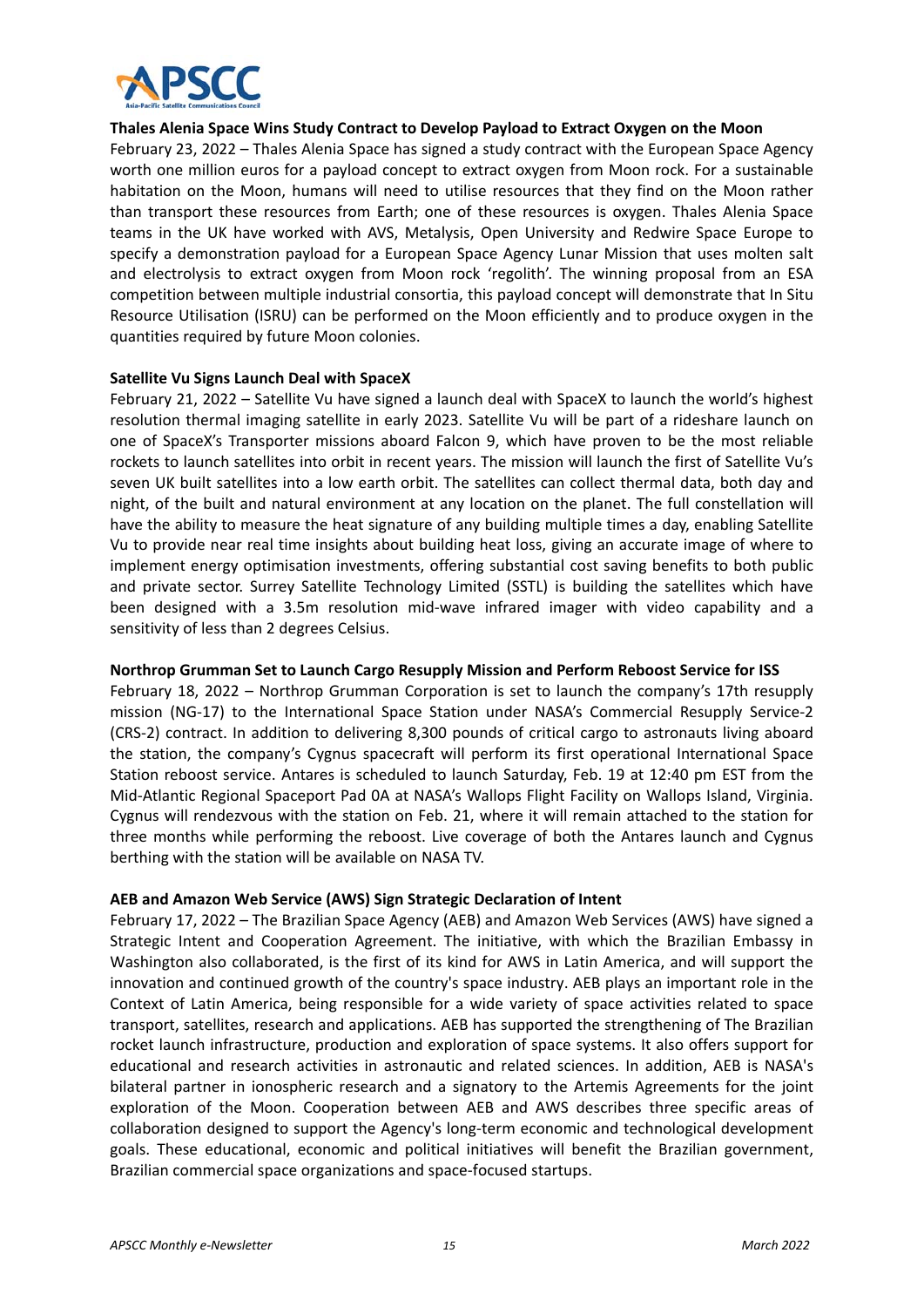

#### **UNSW Sydney Buys Nanosatellite Bus from NanoAvionics for its Satellite Innovation Laboratory**

February 17, 2022 – The University of New South Wales (UNSW) in Sydney, Australia, has contracted mission integrator NanoAvionics to build a nanosatellite bus for UNSW's satellite innovation laboratory. As part of the collaboration, NanoAvionics will deliver a 6U nanosatellite bus fully assembled and tested on a functional level, ready for its research and educational purposes. Payload integration for laboratory testing, modifications, and mission operations validation will be carried out by UNSW Sydney. The intended GNSS (global navigational satellite systems) payload named "Harry v2" will consist of two "KEA" GPS receivers, developed by the Australian Centre for Space Engineering Research at UNSW, to perform remote Earth sensing operations using GPS reflectometry. Able to host multiple experiments, it will take measurements from reflections coming from the Earth while using navigation signals from other GPS satellites. The receivers, designed for both aircraft and CubeSat operations, are capable of recording intermediate frequency (IF) data and delay Doppler maps (DDM) with its associated metadata. The experiment data can be used to infer sea-state, wind speed, waterland boundaries and many other unexplored applications.

#### **Terran Orbital to Build Microsatellite Program with Lockheed Martin**

February 17, 2022 – Small‐satellite pioneer Terran Orbital Corporation (Terran Orbital) was awarded a contract by Lockheed Martin Aeronautics to provide three microsatellite class satellites, launch procurement, integration, and operations in support of product demonstration. Terran Orbital has previously announced that it entered in a business combination agreement with Tailwind Two Acquisition Corp., a special purpose acquisition company (SPAC), pursuant to which Terran Orbital will combine with Tailwind Two.

#### **PSLV‐C52/EOS‐04 Mission: Successful Launch of EOS**

February 15, 2022 – PSLV‐C52India's Polar Satellite Launch Vehicle PSLV‐C52 injected Earth Observation Satellite EOS‐04, into an intended sun synchronous polar orbit of 529 km altitude at 06:17 hours IST on February 14, 2022 from Satish Dhawan Space Centre, SHAR, Sriharikota. PSLV lifted off at 05:59 hours IST from the first launch pad at SHAR. This was the 80th launch vehicle mission from SDSC SHAR, Sriharikota; 54th flight of PSLV; and the 23rd flight of PSLV in XL configuration (6 strap-on motors). The satellite EOS-04 is realised at U R Rao Satellite Centre, Bengaluru. It is a Radar Imaging Satellite designed to provide high quality images under all weather conditions for applications such as Agriculture, Forestry & Plantations, Soil Moisture & Hydrology and Flood mapping. Weighing about 1710 kg, it generates 2280 W power and has a mission life of 10 years. The vehicle also placed two small satellites a student satellite (INSPIREsat-1) from Indian Institute of Space Science & Technology (IIST) in association with Laboratory of Atmospheric & Space Physics at University of Colorado, Boulder and a technology demonstrator satellite (INS‐2TD) from ISRO, which is a precursor to India‐Bhutan Joint Satellite (INS‐2B). Co‐passenger satellites were successfully separated from the PSLV in a predetermined sequence.

#### **JAXA Creates Consortium to Study Navigation and Communication Technology for Lunar Activities**

February 15, 2022 – ArkEdge Space Inc. has been awarded a contract by the Japan Aerospace Exploration Agency (JAXA) to study navigation and communication technology development for lunar surface activities. The government of Japan has chosen "A Study of Navigation and Communication Technology Development for Lunar Surface Activities" (Ministry of Education: Culture, Sports, Science and Technology (MEXT)) as one of the Strategic Programs for Accelerating Research, Development and Utilization of Space Technology (STARDUST Program). JAXA has been assigned to manage the project and selected ArkEdge Space as a primary contractor. The study will be conducted by a consortium formed by ArkEdge Space, including ispace, inc., AAI – GNSS Consulting Office, Kiyohara Optics Inc., KDDI Corporation, KDDI Research, Inc., The Graduate School of Engineering – The University of Tokyo, and Mitsubishi Precision Co., Ltd. From mid‐January until March 25, 2022, the consortium will work on proposing lunar navigation and communication architecture which is expected to become infrastructure of lunar exploration. This includes designing a concept of a lunar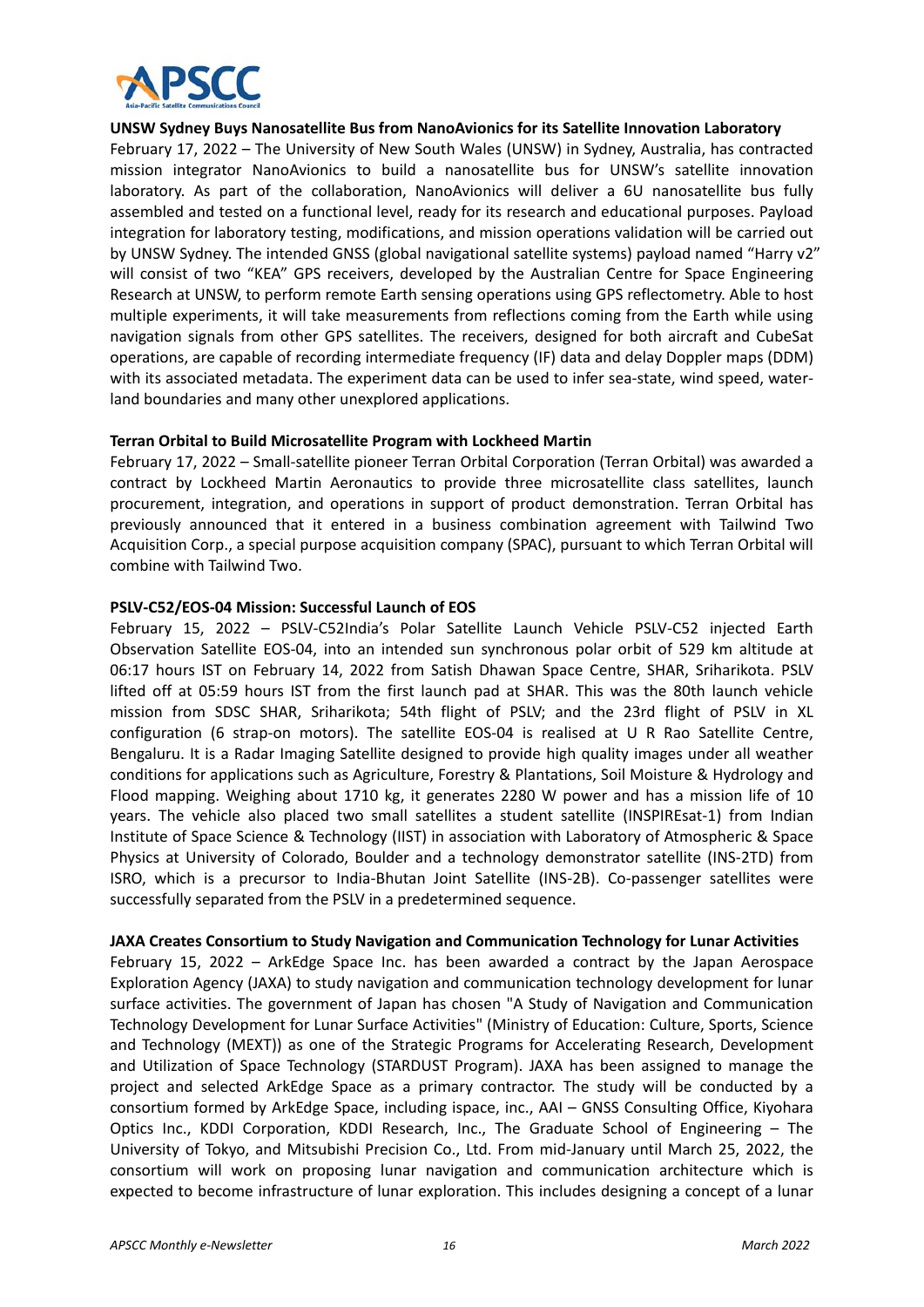

navigation satellite system and lunar‐earth communication system and its development plan. The study is expected to develop architecture as well as to accelerate research and development of key technologies that could contribute to international discussion in the future.

# **OneWeb Confirms Successful Launch of 34 Satellites, Delivering Ongoing, Momentum at the Start of 2022**

February 11, 2022 – OneWeb, the low Earth orbit (LEO) satellite communications company, yesterday confirmed the successful deployment of 34 satellites by Arianespace from the Guiana Space Center in Kourou, French Guiana. This launch, the Company's first in 2022 and 13th overall, brings OneWeb's total in‐orbit constellation to 428 satellites. It represents 66 percent of OneWeb's planned 648 LEO satellite fleet that will deliver high-speed, low-latency global connectivity. This launch kicks off a successful start to 2022 as demand for OneWeb's broadband connectivity services has continued to grow across telecommunications providers, aviation and maritime markets, ISPs, and governments worldwide. Most recently, the Company has signed new distribution partnership agreements with several companies in the last month – including Hughes Network Systems, Marlink, and Field Solutions Holdings – to help ensure connectivity is delivered to the most hard‐to‐reach places globally. Liftoff of the latest launch occurred on Thursday, 10th of February 2022. OneWeb's satellites separated from the rocket and were dispensed in nine batches over a period of 3 hours 33 minutes with signal acquisition on all 34 satellites confirmed.

#### **Arianespace's Thirteenth Flight for OneWeb Successfully Deployed 34 Additional Satellites**

February 10, 2022 – Flight VS27 was the first Arianespace's mission of 2022 and the 340th launch overall for the Arianespace family of launchers Ariane, Soyuz and Vega. Performed on Thursday, February 10 at precisely 03:09 p.m. local time at Guiana Space Center, this mission orbited 34 OneWeb satellites bringing the size of the fleet in orbit to 428. The OneWeb constellation will deliver high-speed, low-latency connectivity to a wide range of customer sectors, including aviation, maritime, backhaul services, and for governments, emergency response services and more. Central to its purpose, OneWeb seeks to bring connectivity to every place where fiber cannot reach, and thereby bridge the digital divide. Once deployed, the OneWeb constellation will work with user terminals that are capable of offering 3G, LTE, 5G and Wi‐Fi coverage, providing high‐speed access globally – by air, sea and land. The medium-lift Soyuz (produced by Progress Space Rocket Center, part of the Russian State Space Corporation Roscosmos) entered service from Europe's Spaceport in French Guiana in October 2011, bringing the industry's longest-operating launcher to the world's most modern launch base. Soyuz is a four-stage launcher, designed with extremely high reliability requirements for its wide range of missions, including human space flights.

# **Spire and Exolaunch Signed a Multi‐launch Agreement to Launch Future Spire Satellites Using Upgraded Deployer Technology**

February 10, 2022 – Spire Global and Exolaunch have closed a new contract for a multi-launch agreement (MLA). Through this MLA, Spire gains fast and regular access to space for its own satellite constellation as well as for all of its customers to enhance Spire's "space‐as‐a‐service" offerings. The first Spire satellites deployed as part of this agreement are already manifested on SpaceX's Transporter missions this year under Exolaunch's long-term launch arrangements with SpaceX. Exolaunch will also be providing Spire with deployment and integration services on small launchers. In addition to Exolaunch's turnkey launch solutions, the contract also includes the EXOpod Nova, the next generation EXOpod deployer based on Spire specifications for an expanded‐envelope 3U cubesat. This deployer will enable Spire to build larger, heavier, and more capable cubesats while keeping their launch costs low. Nova is designed to deploy batches of Spire's satellites for its constellation. The EXOpod Nova increases the allowable satellite mass by up to 30 percent and the available side panel volume by a factor of four compared to traditional cubesat deployers. Exolaunch aims to further use the EXOpod Nova on its Reliant orbital transfer vehicle (OTV) next year to provide launch flexibility to cubesat constellations.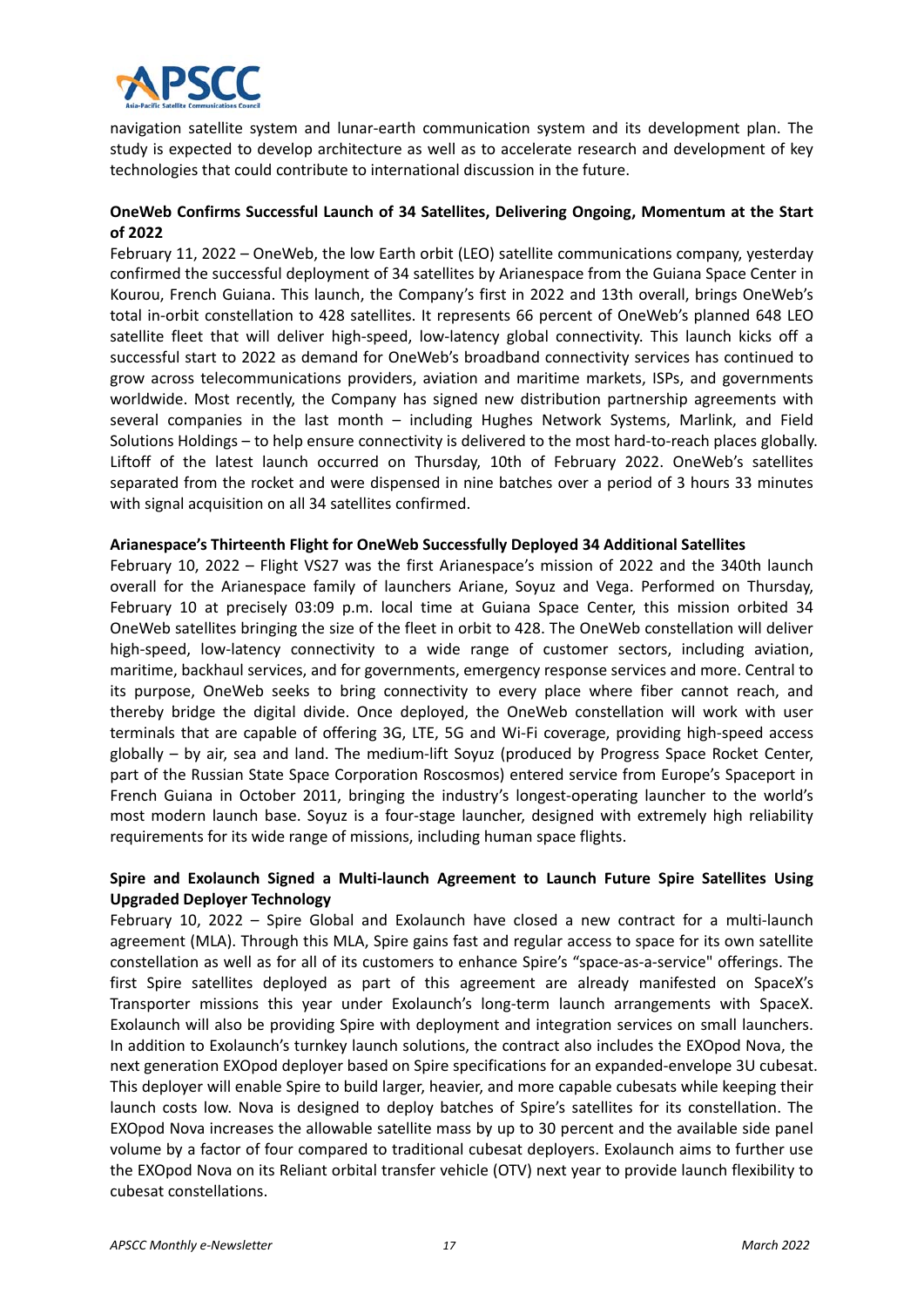

#### **HKATG to Launch 25 Satellites in 2022**

February 10, 2022 – Hong Kong Aerospace Technology Group, Ltd. (HKATG), a leading aerospace firm traded on the Hong Kong stock exchange (HKEx) announced that its wholly owned subsidiary Gang Hang Ke (Shenzhen) Space Technology ("SZ Gang Hang Ke") has entered into a second satellite launch service confirmation agreement with China Great Wall Industry Corporation (CGWIC), a state-owned enterprise in Mainland China. Under the agreement, SZ Gang Hang Ke is tentatively scheduled to launch the two satellites, Golden Bauhinia Satellite No. 3 and Golden Bauhinia Satellite No. 4, in July of this year. The continued launching of satellites is expected to speed up the timetable for the completion the Golden Bauhinia Constellation project as well as enhance the operations of the smart city in the process of being rolled out in the Guangdong‐Hong Kong‐Macau Greater Bay Area (GBA). HKATG plans to launch 25 satellites in 2022.

#### **Pixxel Selects Dawn Aerospace Propulsion for Hyperspectral Imaging Constellation**

February 9, 2022 – Dawn Aerospace announced it is providing satellite propulsion to hyperspectral imaging company Pixxel. An emerging leader in cutting-edge Earth-imaging technology, Pixxel is building a health monitor for the planet through a constellation of hyperspectral imaging small satellites. Pixxel's constellation will serve industries like agriculture, resources, energy, and sustainability, providing valuable insights into productivity and environmental management. Compared to standard multispectral imaging, Pixxel's hyperspectral technology can obtain 50 times more information by capturing exact chemical signatures, offering more accurate solutions to previously unsolvable issues, and is available at a lower cost than existing technology. As a result, Pixxel's hyperspectral imaging has the power to help with pressing issues, such as flagging pest infestations and crop diseases, tackling air and water pollution levels, and detecting oil spills and gas leaks.

#### **Thales Alenia Space Paves the Way to the Future Satellite Navigation Systems**

February 7, 2022 – Thales Alenia Space has been awarded a contract by the French Space Agency CNES to develop a DFMC (Dual Frequency Multi Constellations) SBAS prototype in the frame of the next generation of SBAS, like EGNOS, the European navigation satellite system. This prototype will complement both GPS and Galileo systems taking benefit of signals transmitted in multiple frequencies for better performances in particular dedicated to aviation navigation and landing, but also to any applications demanding a highly reliable and a highly accurate positioning information. When developed, this prototype will be deployed and tested in an operational mode in real condition using a geostationary satellite. The performances will be analyzed in details according to international standard criteria as accuracy, availability, continuity and service integrity.

#### **Mitsubishi Electric Announced for Team AUSSAT's Australian Satellite Defence Tender**

February 3, 2022 – Optus announced Mitsubishi Electric satellites for Team AUSSAT's JP9102 Australia Defence Communication System proposal. Mitsubishi Electric will manufacture Australia's next generation of Defence satellites as part of Team AUSSAT's proposal, which already encompasses leading Defence partners Raytheon Australia and Thales Australia. Optus and Mitsubishi Electric have a longstanding collaboration, including the highly successful Optus C1 satellite, which currently provides critical mission capabilities to the Australian Defence Force. Mitsubishi Electric's extensive space experience brings a proven history in supplying more than 70 satellites as a prime contractor and providing onboard equipment for more than 500 spacecraft to customers around the world. Team AUSSAT's unique proposition leverages over 12,000 Australians already employed, and its JP9102 offering will create a unique, highly skilled Australian workforce with unrivalled national space experience, capacity and capability for the future.

#### **Maxar Extends Satellite Capacity Agreement with European Space Imaging and Space Imaging Middle East**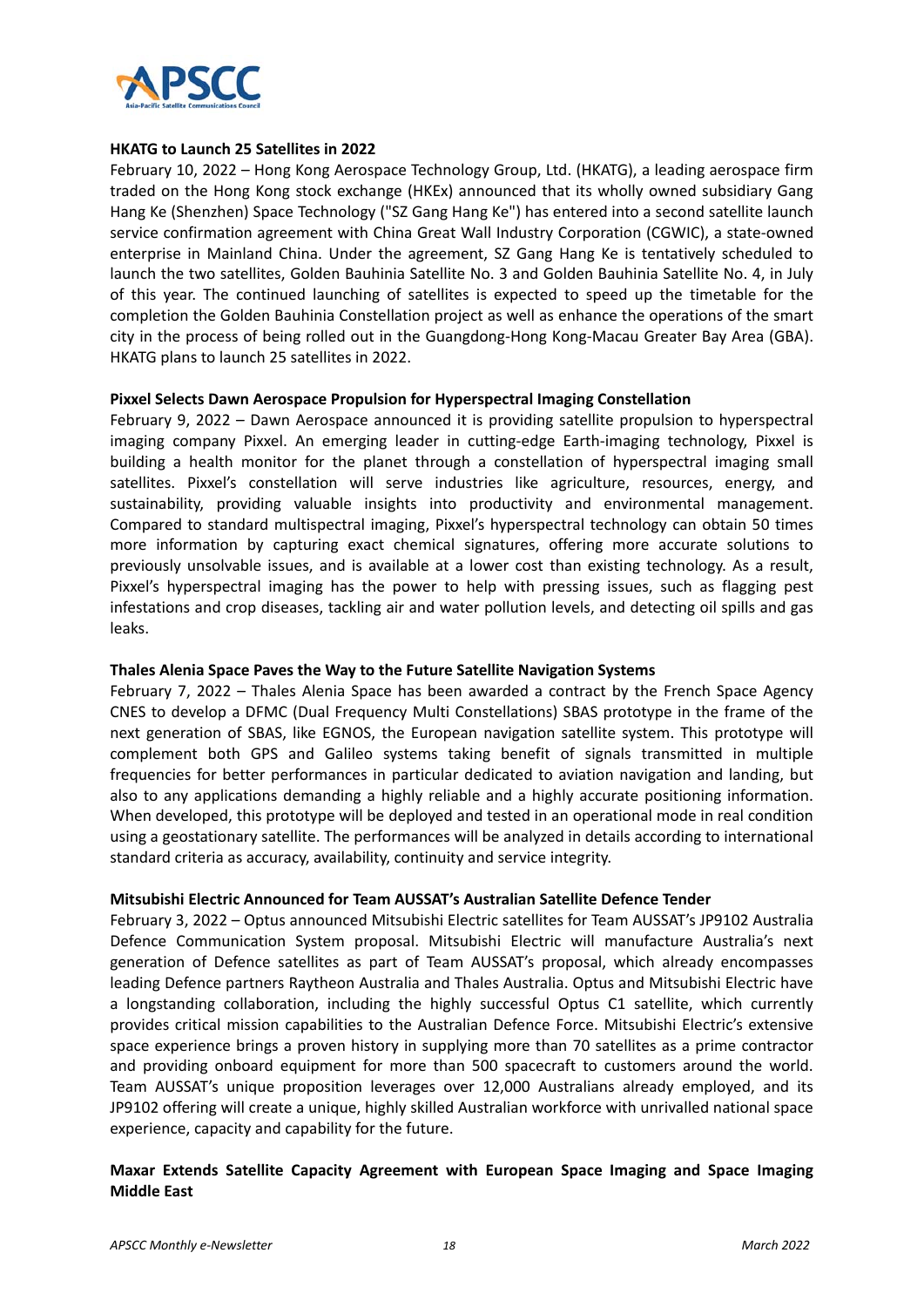

February 3, 2022 ‐ Maxar Technologies announced a new five‐year agreement with European Space Imaging and Space Imaging Middle East, strategic partners serving customers in Europe, Northern Africa and the Middle East. European Space Imaging and Space Imaging Middle East provide Maxar high-resolution satellite imagery to a wide spectrum of government and commercial organizations for applications including border security, disaster response and agriculture. Continuing an 11-year partnership, European Space Imaging has reserved dedicated capacity on Maxar's existing WorldView satellite imaging constellation, accessed directly via its ground station in Germany. The agreement also provides for upgrades to European Space Imaging's ground station that would allow it to access Maxar's next‐generation WorldView Legion satellites.

#### **KSAT to Launch Satellite and Mission Control**

February 2, 2022 – From the Satellite Operation Center at KSAT headquarters, a dedicated group will perform satellite and mission adapted satellite and payload services for the entire life span of the spacecraft. This will increase operational reliability and reduce cost of operation. KSAT's state-of-theart Satellite Operation Center will provide both hands‐on and automated systems for managing satellites from launch to decommissioning. It is closely integrated with the global ground network, ensuring seamless scheduling, tasking and ground station operation. One of the first missions where KSAT will be providing this service is for the Arctic Satellite Broadband Mission (ASBM), a satellitebased broadband in the Arctic. Space Norway will as the contractor of this mission, in cooperation with Inmarsat and the Norwegian prime contractor Space Norway, offer mobile broadband coverage to end‐users in the Arctic.

#### **Second Generation COSMO‐SkyMed Satellite Successfully Launched**

February 1, 2022 – The second satellite of the COSMO-SkyMed Second Generation (CSG) constellation, built by Thales Alenia Space, and operated in orbit by Telespazio, a joint venture between Leonardo (67%) and Thales (33%), was successfully launched today at 00.11 CET from Cape Canaveral Air Force Station, Florida (USA), on board of a SpaceX Falcon 9 rocket. Fifteen minutes after the separation from its launcher, the satellite was acquired and controlled by Telespazio's Space Centre based in Fucino. The second‐generation COSMO‐SkyMed (COSMO‐SkyMed – COnstellation of Satellites for the Mediterranean basin Observation) is a constellation financed by the Italian Space Agency (ASI) with funds allocated by the Italian Ministry of University and Research alongside the Italian Ministry of Defence. It will guarantee the operational continuity of SAR (Synthetic‐Aperture Radar) Earth observation services currently provided by the four first-generation COSMO-SkyMed (CSK) satellites launched into orbit between 2007 and 2010 and still operational.

# **EXECUTIVE MOVES**

#### **INTEGRASYS Welcomes Jeffrey S. Hunsucker, New US Senior Sales Director**

February 15, 2022 – With a lot of experience in successful sales in the Telecom & Satellite Industry, particularly in DOD & DOE, Jeffrey is a proven leader who responds to challenges with confidence and determination. He has been recruited by INTEGRASYS, to develop the business and lead the Americas sales teams. Having previously worked in positions like Director Key Clientele or Regional Sales Director in US & Canada, for INTEGRASYS partners such as iDirect, Comtech, or Spacebridge. Jeff brings a great knowledge of sales and management to a fast‐growing company with innovative solutions as INTEGRASYS is. As a Senior Sales Director, Jeffrey will lead America's sales, with high communication skills to establish strong and long-term relationships with customers and partners, negotiate commercial agreements and manage complex sales processes.

#### **XipLink Announces Appointment of Jaco Botha, SVP of Product**

February 7, 2022 - XipLink, the technology leader in Wireless Link Optimization, is proud to announce that Jaco Botha, based in South Africa and Ashburn, Virginia, has joined the XipLink team as Senior Vice President of Product. Mr. Botha will have responsibility for all Product Management,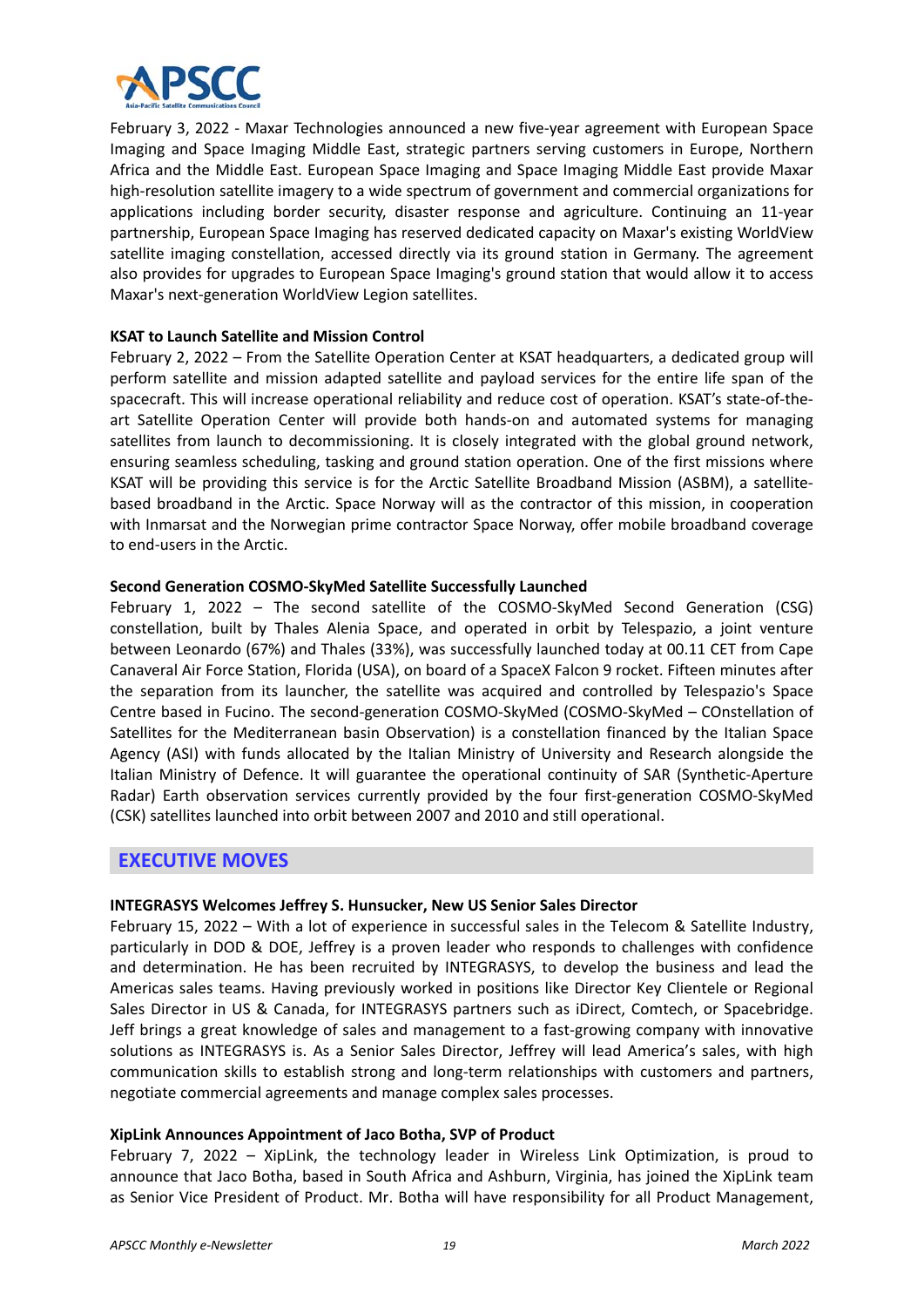

Product Marketing and Alliance Partnership functions for the company moving forward. In addition, he will be a key contributor to the senior management committee that sets strategic direction for XipLink and our employees. Jaco has been a stockholder and senior manager in the past via the 2008 acquisition of his company, Trispen Technologies, and his subsequent role as VP of Engineering at XipLink. Most recently, Jaco has gained in depth experience in LEAN product development processes, product management process establishment and managing multidisciplinary teams at startup companies.

#### **Iridium Names Kathy Morgan as New Chief Legal Officer**

February 3, 2022 – Iridium Communications Inc. today announced that Kathy Morgan has been named its Chief Legal Officer (CLO). Morgan assumed this position effective January 1, 2022, succeeding former CLO Tom Hickey. Previously, she served as Iridium's Vice President of Corporate Law. Morgan joined Iridium in 2008 to assist with the company's corporate development and financing activities that culminated in Iridium's listing as a public company. She's worked closely over the years with Iridium's finance organization on Securities and Exchange Commission (SEC) matters, equity offerings, financings, investor relations, executive compensation, and human resources activities, led Iridium's Environmental, Social, and Governance (ESG) efforts and has supported Iridium's Board of Directors.

# **REPORTS**

### **Euroconsult's New Whitepaper Highlights Ground Segment's Pivotal Role as the Enabler of a New Era in Satellite Connectivity**

February 22, 2022 – The satellite industry is set for unprecedented transformation, with the impact of cloud-based systems, the introduction of next-generation NGSO broadband constellations, and convergence towards a unified 5G network architecture. However, ground segments will also have to play a pivotal role to allow the industry to fully embrace and benefit from these changes. While satellites have embarked on a journey that will allow them to blend in seamlessly with every other type of access technology, creating full interoperability within end-to-end converged networks like 5G, this new era of connectivity can only be realised through innovation on the ground. This spirit of revolution will see the satellite industry embracing key technology enablers that are already wellknown in the telco world and adopting them to reduce operational complexity and to unite the next generation of cellular networks with next generation satellite networks.

#### **NSR Report Projects \$14.3 Billion in Revenues as Non‐Geo Constellations Grow Demand**

February 15, 2022 – In its 5th year, NSR's first to market *In‐Orbit Services: Satellite Servicing, ADR, and SSA, 5th Edition (IoSM5)* forecasts \$14.3 Billion in IoSM revenue, driven by Life Extension, generating \$4.7 Billion through 2031. As the race to launch Non-GEO Satellite Constellation grows, thousands of satellites are set to launch through the coming decade growing demand for IoS. Over the next decade, NSR's IoSM5 anticipates growth for all In‐Orbit Service applications. The Space Situational Awareness (SSA) market, guided by the need to track assets, is expected to grow fast, and reach a \$3.7 Billon opportunity. And Active Debris Removal will be the fastest‐growing area, at 38% CAGR, driven by innovative technology and increasing demand for maintaining secure & sustainable orbits for satellite constellations.

#### **NSR Report Projects \$2 Billion Optical Satcom Market Driven by Non‐GEO Constellations**

February 8, 2022 – NSR's newly released *Optical Satellite Communications, 4th Edition (OSC4)* projects a \$2 Billion Optical Satcom market for equipment, driven primarily by upcoming Non‐GEO constellations. As Optical Satcom growth trends upwards at a 47% CAGR, projected demand reaches 6,000+ laser communication terminal (LCT) units over the next decade. Optical Satcom is situated to significantly impact both core commercial Satellite Applications industries- Communications and Earth Observation. LCTs enable transition into higher bandwidth services for satcom and deliver a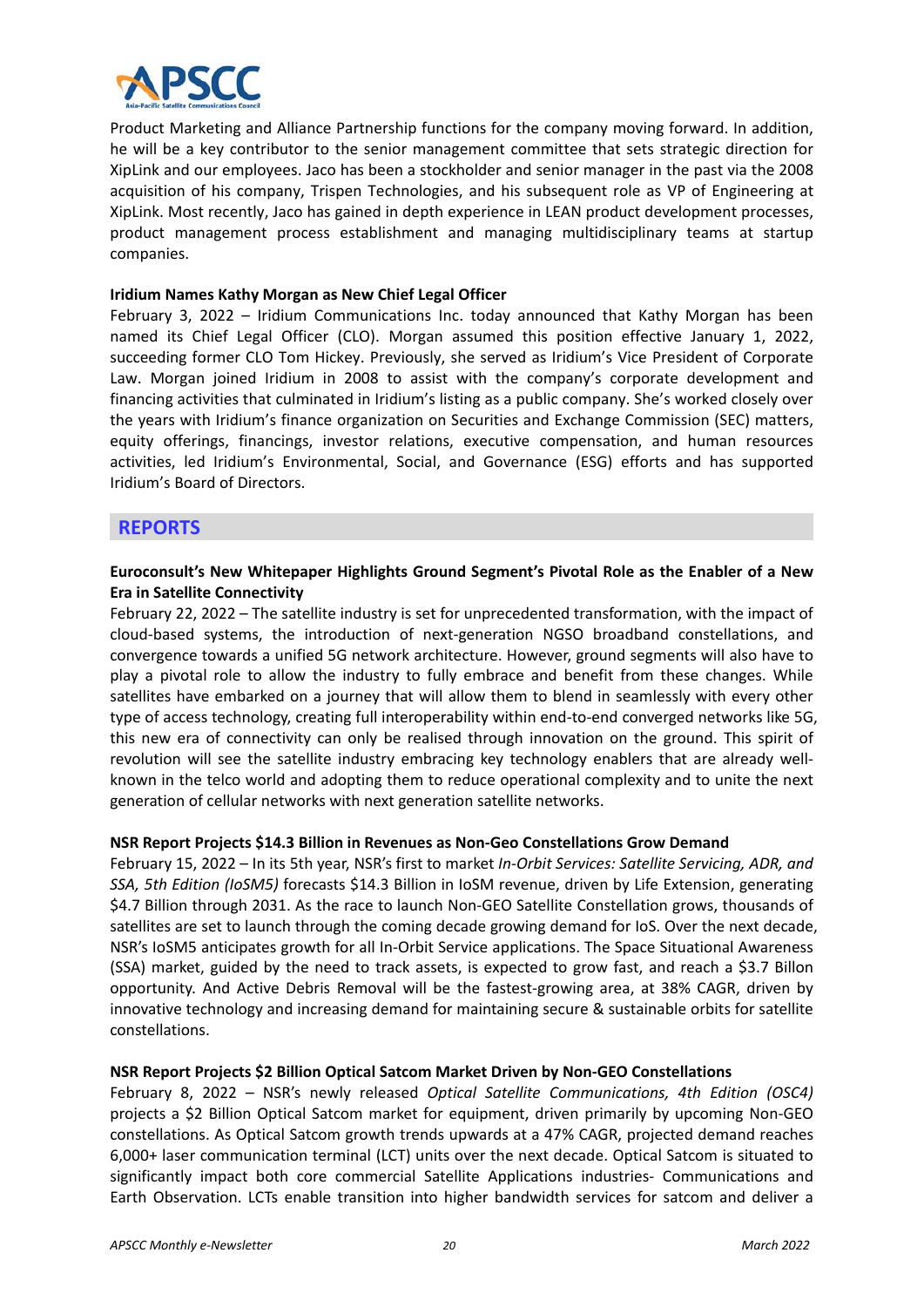

robust backbone network for backhaul and trunking services via mesh connectivity and lower latency. Similarly, Optical offerings provide high bandwidth pipes for data downlink, meeting next generation Earth Observation satellite demands as increasing sensor resolution and ever more satellites lead to need for higher data rates for download.

# **UPCOMING EVENTS**

**APSCC 2022 Webinar Series**, Virtual Event*,* https://apsccsat.com LIVE Tuesday 9 AM HK l Singapore Time

**Smallsat Symposium 2022**, February 8‐10, Silicon Valley, CA, USA, https://2022.smallsatshow.com/

**Paris Space Week 2022**, March 14‐15, Puteaux, France, https://www.paris‐space‐week.com/

Satellite 2022, March 21-24, Washington DC, USA, https://www.satshow.com

#### **Convergence India 2022**, March 23‐25, New Delhi, India, http://www.convergenceindia.org

Redefining the digital landscape of India, the Convergence India 2022 expo, undoubtedly, has grown to become one of the most influential expos in India by successfully hosting cutting-edge exhibitions and concurrent conferences. Launched in 1992, the Convergence India series of expos is widely credited as a leading exhibition in India, in the realms of technology. The expo aims to bring together, under one roof, the latest technology innovations and trends from the Telecom and Mobile industry, Broadcast and Digital Media, and Embedded System as well as emerging technologies & enterprise solutions. With three decades of experience in hosting expos in India, we provide a valuable opportunity for the industry leaders to deliberate on the latest trends and disruptions impacting various industry verticals. The three‐day extensive exhibition and the most engaging conferences in India are all set to host a plethora of researchers, scholars, policymakers and decisions makers shaping a smart and digital future.

#### **OTT Summit**, March 30‐31, https://avia.org/

So much of the talk these days about OTT is about the G Word – Growth. Increasingly international operators are looking to Asia to replace the growth that has slowed in North America and Europe. Is Asia the growth opportunity everyone is searching for and if so, how does it get unlocked? Is OTT still in the early stages of growth or is there a danger that a 30-year cycle of growth in Pay TV has been condensed to a 7‐year cycle for OTT? Join us on **30 – 31 March** at the **OTT Summit** as we speak to some of the industry's top leaders for their insights into these questions and more, as they gear up for greater growth and expansion for their businesses in 2022 and beyond. Visit ottsummit.asia for more details about the event.

**37th Space Symposium**, April 4‐7, Colorado Springs, CO, USA, https://www.spacesymposium.org/

**NAVITEC 2022**, April 4‐8, Noordwijk, Netherlands, https://navitec.esa.int/

**8th Asia‐Pacific Spectrum Management Conference**, April 26‐27, https://spectrummanagement.asia/

#### Future of Video India, April 29, https://avia.org/all\_events/future-of-video-india-29-april-2022/

Over the last four years, the battleground for video streaming services has slowly been shifting from the United States to India. According to a report by Boston Consulting Group, the OTT market in India is the fourth largest in the world and is expected to grow to USD\$15 billion over the next decade at a CAGR of 25 per cent. Despite this enormous growth, video streaming platforms are far from making profits and are instead strapped with high content costs, low ARPUs, an overcrowded